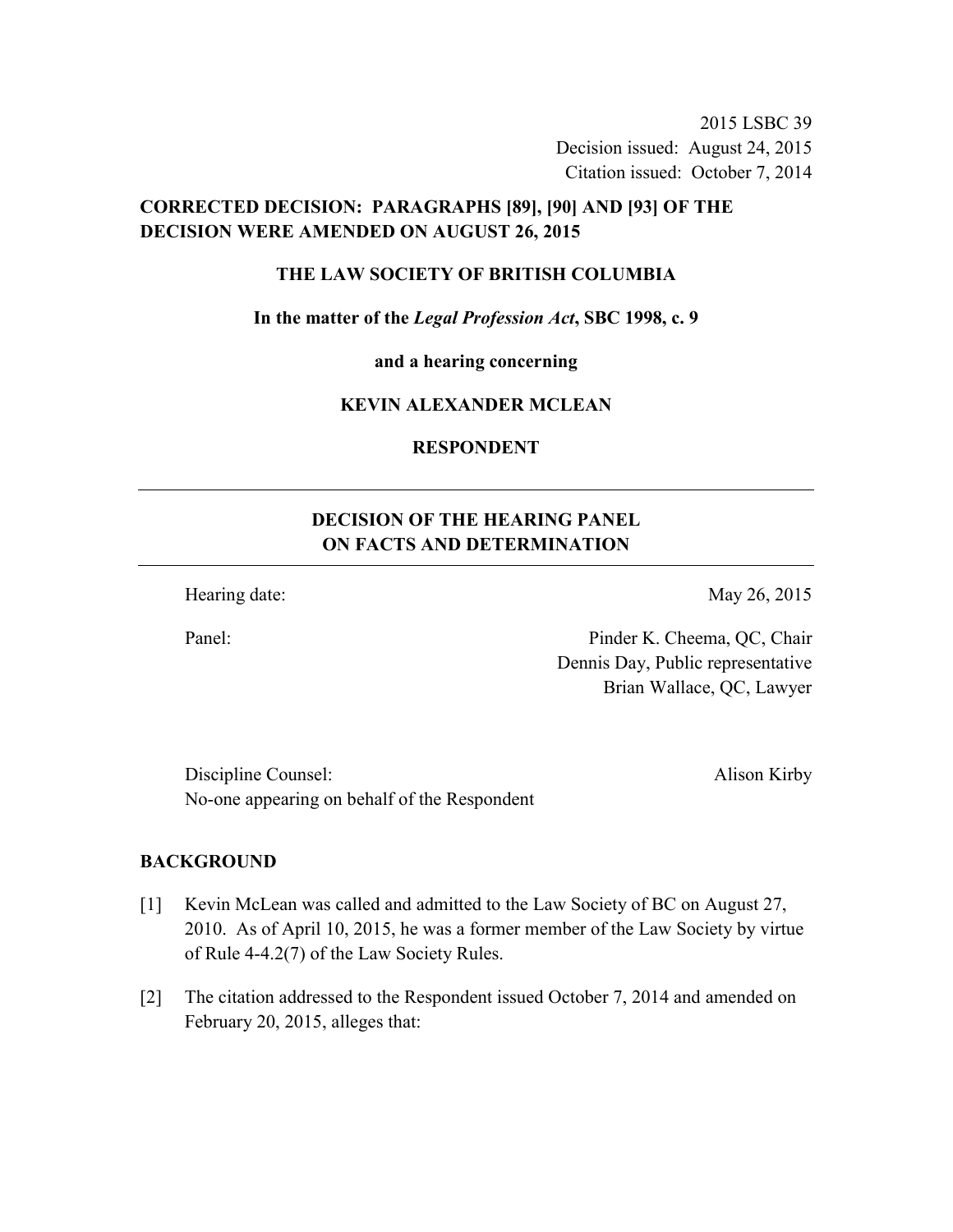#### **Conduct in Relation to Bill of Costs**

- 1. In the course of representing your clients LD and MW, (the Tenants) regarding their bill of costs against JK (the Landlord), you:
	- (a) sent correspondence to the unrepresented opposing party, JK, on five separate occasions, telling him that if he did not pay your clients' bill of costs, you would execute against his assets;
	- (b) unilaterally set a date for the assessment of your clients' bill of costs knowing that JK was not available;
	- (c) sent an email to JK advising him that his cheque in payment of your clients' costs had bounced and that you intended to commence execution proceedings when you knew or ought to have known that JK's cheque had cleared and that JK had paid in full the amounts owing;
- 2. You failed to respond to one or more communications from JK regarding scheduling a mutually convenient date for an appointment to tax your clients' bill of costs.
- 3. You told Master Baker, at the assessment hearing of the bill of costs that you had not responded to JK's scheduling requests because he was represented by counsel, when you knew or ought to have known that this was untrue.

#### **Conduct in Relation to Defamation Action**

- 4. In the course of representing yourself in a defamation action you commenced against the opposing party, JK, you failed to respond promptly to communications from opposing counsel, including:
	- (a) two emails concerning trial scheduling;
	- (b) two letters and some emails regarding a draft bill of costs;
	- (c) two emails regarding filing of a notice of discontinuance;
	- (d) five letters or emails regarding examinations for discovery;
	- (e) an email regarding the filing of the notice of discontinuance after being advised that JK had withdrawn his consent to the filing;
	- (f) three letters or emails regarding an application to set aside the notice of discontinuance; and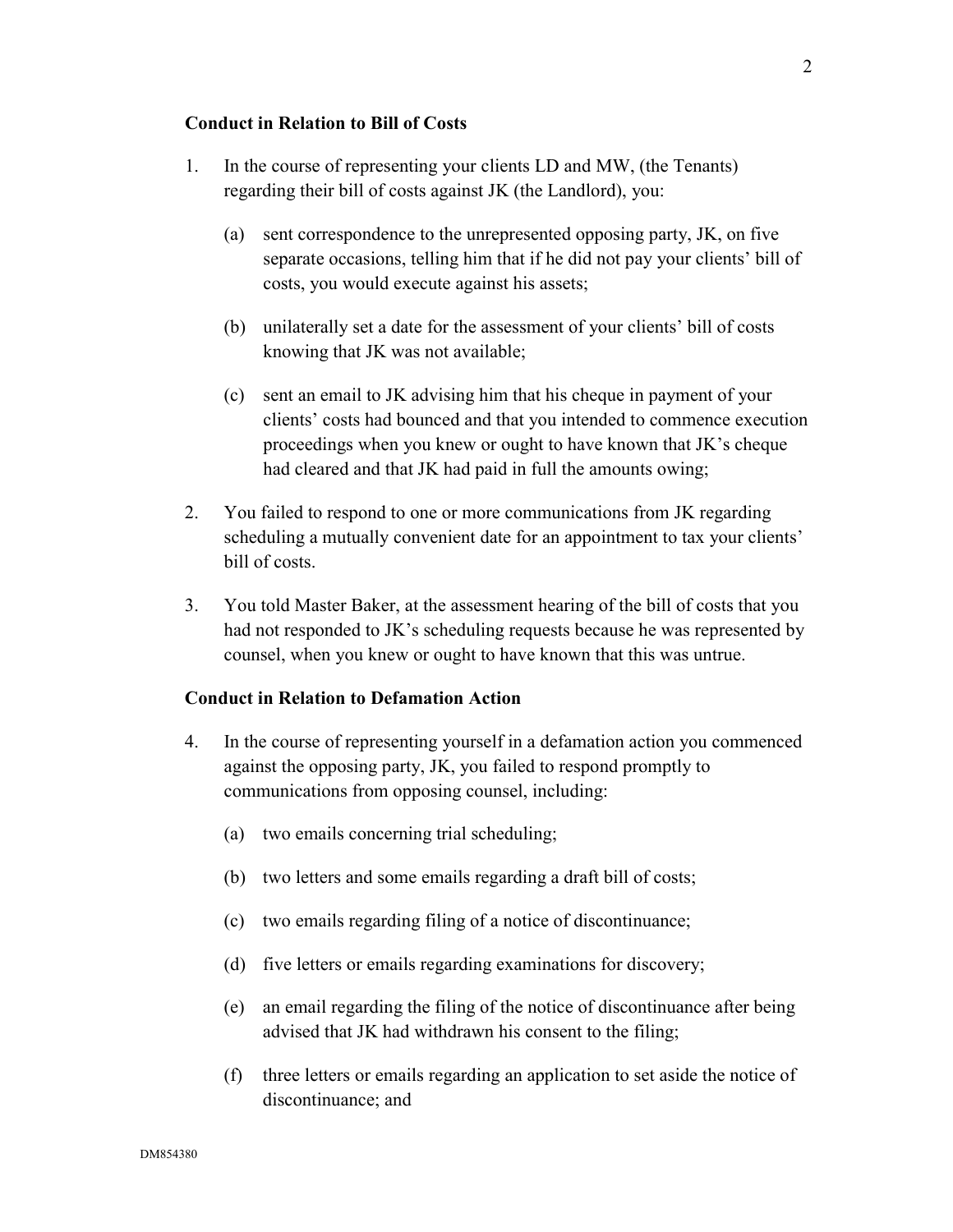- (g) a letter regarding payment of special costs.
- 5. Between October 2012 and August 2013, in the course of representing yourself in the defamation action, you:
	- (a) unilaterally filed a notice of trial for two days without confirming opposing counsel's availability and after you had failed to respond to his requests to set a mutually convenient trial date;
	- (b) failed to file a notice of discontinuance within a reasonable time after entering into a settlement agreement that required you to do so;
	- (c) failed to file the notice of discontinuance by the date that you told opposing counsel you would do so;
	- (d) filed the notice of discontinuance after opposing counsel told you that his client had taken the position that you had repudiated the settlement agreement and had withdrawn his consent to you filing the notice of discontinuance;
	- (e) failed to inform opposing counsel that you had filed the notice of discontinuance, knowing consent had been withdrawn;
	- (f) failed to attend a scheduled Supreme Court hearing to respond to opposing counsel's application to set aside the notice of discontinuance; and
	- (g) failed to attend a scheduled examination for discovery.
- 6. Between January 2014 and March 2014, in the course of representing yourself in the defamation action, you failed to attend Supreme Court hearings and comply with the directions of the Court by:
	- (a) failing to attend a scheduled hearing that you had agreed was peremptory on you;
	- (b) failing to attend a scheduled hearing that was peremptory on you;
	- (c) failing to comply with directions to file your doctor's letters relating to your missed appearances;
	- (d) failing to attend a scheduled hearing that was peremptory on you;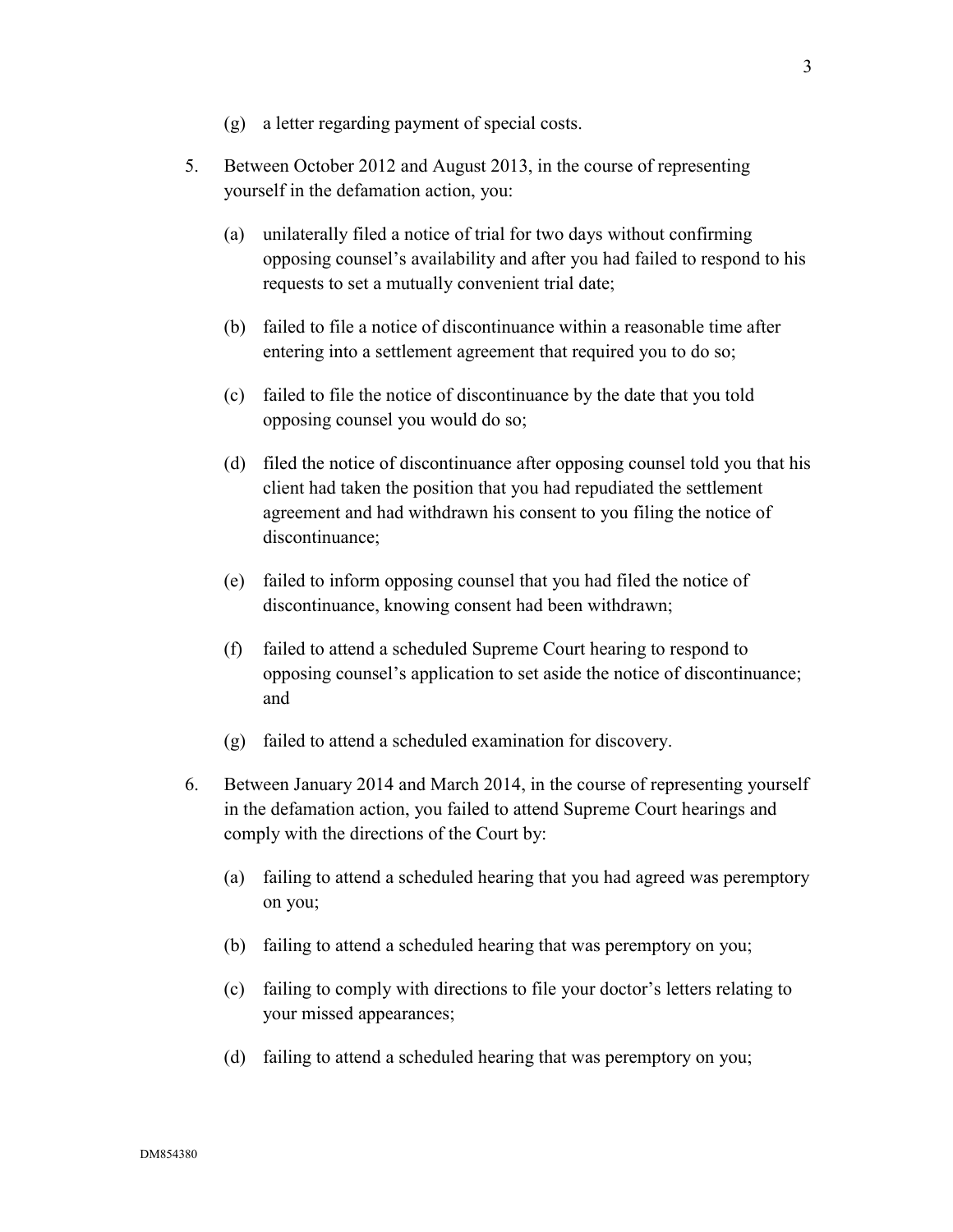4

- (e) failing to comply with a direction to provide information to support your email to the Supreme Court trial coordinator that you had a scheduling conflict; and
- (f) failing to attend a scheduled hearing.
- 7. On or about March 19, 2014, in the course of representing yourself in the defamation action, you emailed the Supreme Court trial scheduler that you were unable to attend the hearing scheduled for March 21, 2014 as you were "currently in trial on the Island" and you would "not be able to speak to the matter on Friday due to a scheduling conflict," when you knew that this representation was not true, or in the alternative, when you had created this conflict after the March 21, 2014 hearing had been scheduled.

## **Conduct in relation to the Law Society**

- 8. You failed to notify the Executive Director of the Law Society in writing of the circumstances of the following unsatisfied monetary judgments made against you and your proposal for satisfying the judgments:
	- (a) an order for special costs made July 19, 2013 in the amount of \$1,800, payable forthwith; and
	- (b) a certificate of costs filed May 9, 2014 in the amount of \$27,400.
- 9. You attempted to resolve a complaint against you made by JK to the Law Society by offering to settle your defamation action against JK on conditions including that he withdraw his complaint.
- 10. You failed to provide a full and substantive response, promptly or at all, to communications from the Law Society arising from the complaint made by JK, in particular, three letters dated June 25, July 23 and July 30, 2014.

Each allegation contains a statement that the conduct described constitutes one or more of professional misconduct, conduct unbecoming a lawyer or a breach of the *Legal Profession Act* or Law Society Rules.

## **DECISION TO PROCEED IN THE ABSENCE OF THE RESPONDENT**

[3] The Respondent did not appear at the hearing of this matter, nor did anyone appear on his behalf.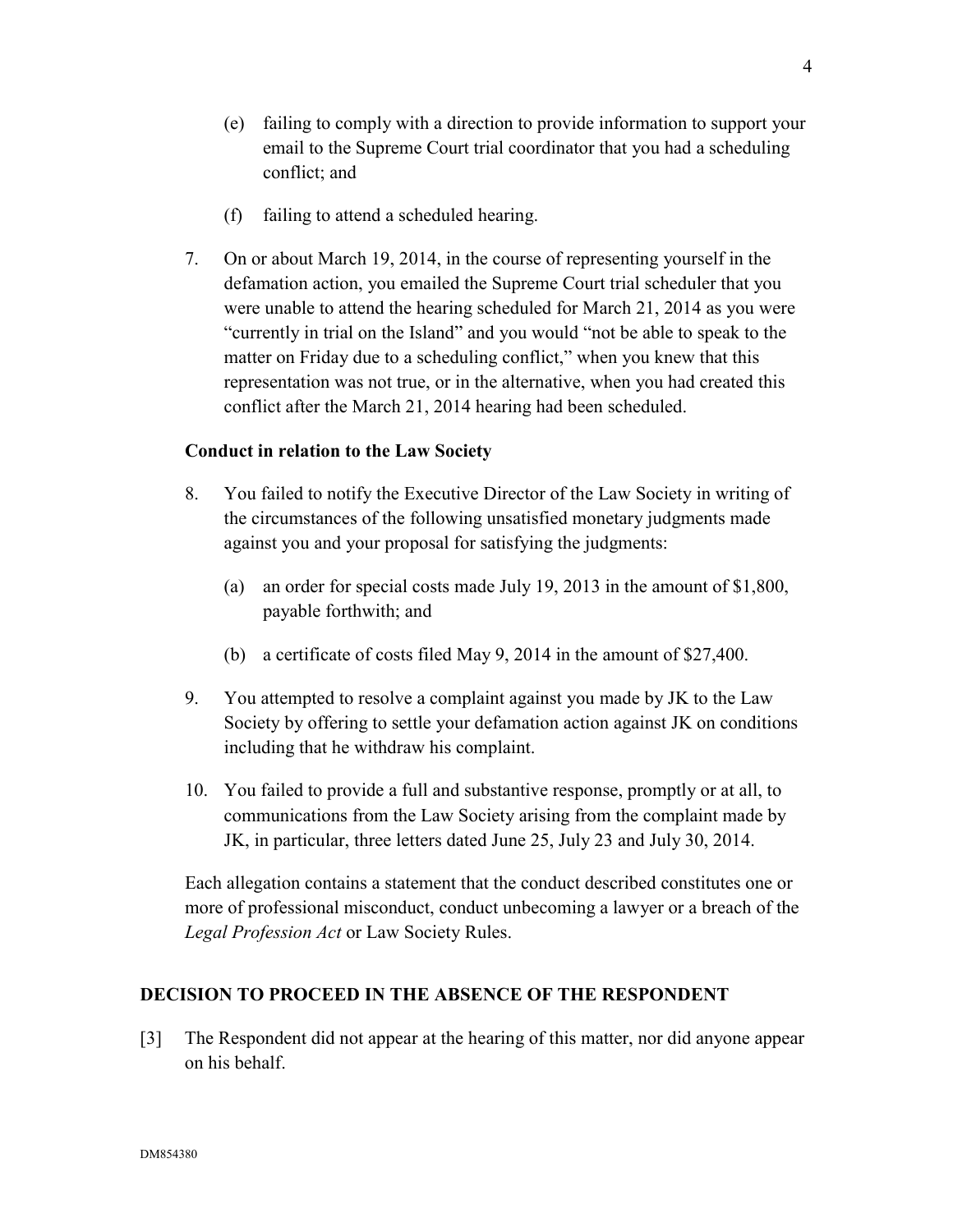- [4] The hearing commenced as scheduled at 9:30 am on May 26, 2015. The Panel satisfied itself that the Respondent had been served in accordance with the Rules. He was emailed a copy of the citation to his last known email address on October 8, 2014. An auto reply was received from Mr. McLean on the same date.
- [5] On October 8, 2014, personal service of the citation was effected at the North Vancouver address Mr. McLean had provided to the Law Society as his place of business.
- [6] On February 19, 2015, an order for substituted service was issued authorizing service at a Downtown address and a West End address in Vancouver, BC.
- [7] The Respondent commenced an action in BC Supreme Court on September 9, 2014 listing his address for service as a slight variation of the Downtown address. On September 14, 2014, a notice of address for service was filed listing the Downtown address as the office address of the party's lawyer.
- [8] In December 2014, the Respondent commenced another action in Supreme Court listing his address for service as the West End address, which was the Respondent's residential address as listed on the Law Society Information System Profile.
- [9] On February 13, 2015, the Law Society sent a Notice of Hearing by regular mail to the West End address advising that the hearing of this matter would take place on May 26, 2015 at 9:30 am at 845 Cambie Street, Vancouver, BC.
- [10] On February 13, 2015, the Respondent sent a letter by fax to the Law Society regarding a Notice of Review. The letter did not contain any return contact information for the Respondent.
- [11] On February 20, 2015, the citation was amended, clarifying dates and format of correspondence. No substantive changes were made.
- [12] On February 23, 2015, the amended citation, together with the order for substituted service and Notice to Admit, was couriered to the Downtown address and the West End address.
- [13] On March 30, 2015, the Respondent provided the Downtown address as his address for service in response to an inquiry by Madam Justice Gerow, regarding a civil action that the Respondent had commenced.
- [14] On May 11, 2015, the Law Society mailed and couriered a letter to the Respondent at both the Downtown and West End addresses confirming the citation hearing date and his failure to respond to the Notice to Admit.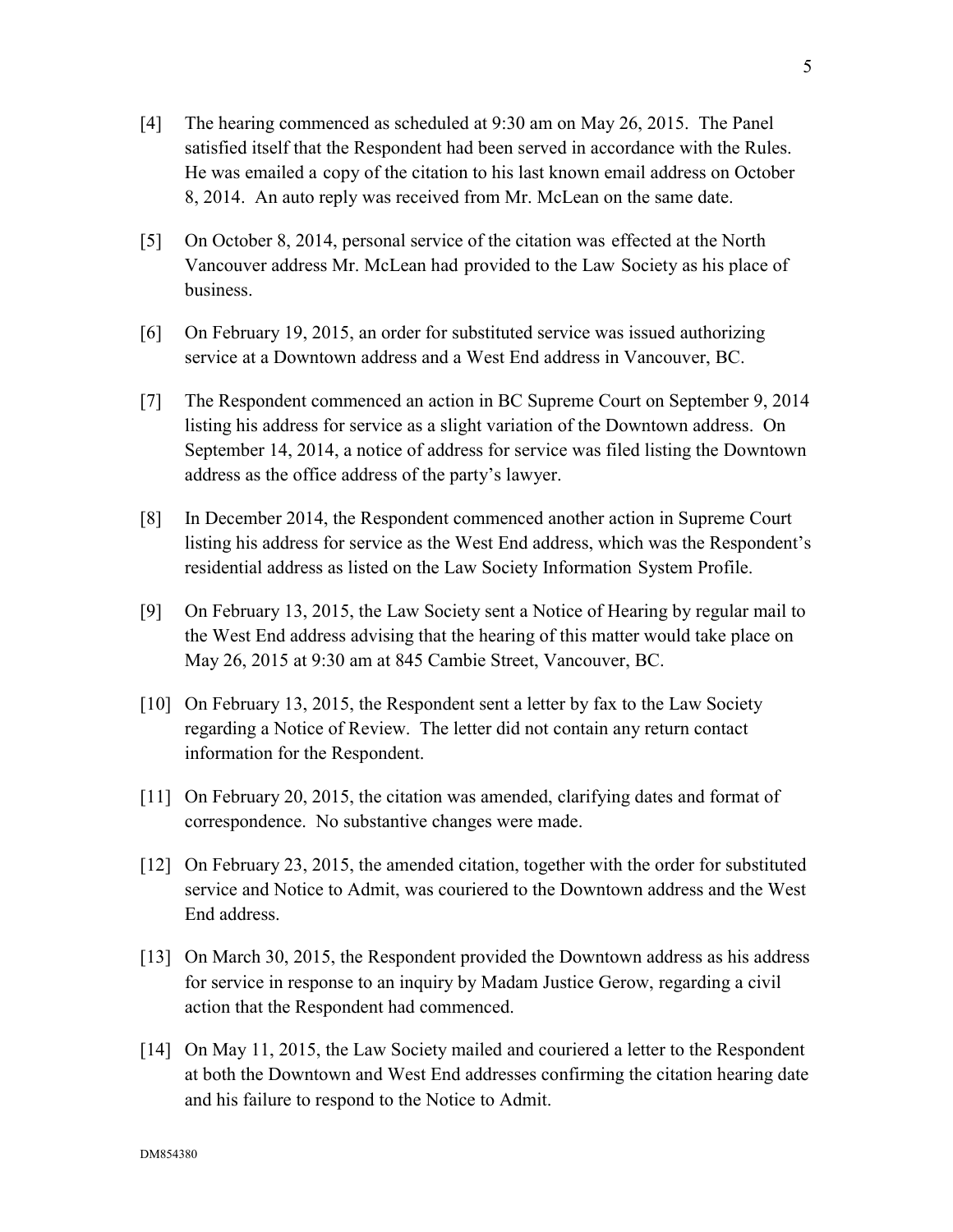- [15] The Respondent wrote a letter dated May 19, 2015 to counsel in a civil action providing the Downtown address as his address for service.
- [16] On May 20, 2015, the Law Society couriered a letter confirming the hearing date and enclosing its Book of Authorities to the Respondent at the Downtown address, and mailed it to the West End address.
- [17] The Respondent was absent when the Panel convened at 9:45 am. The Panel adjourned for 15 minutes to accommodate any unintended delay by the Respondent. The Panel waited until 10:13 am before it reconvened.
- [18] Section 42(2) of the *Legal Profession Act* permits a hearing panel to proceed in the absence of a respondent if the panel is satisfied that the respondent has been served with the notice of the hearing.
- [19] The Respondent has not responded to any of the Law Society's correspondence nor has he filed any material. He has been advised, through the correspondence sent to him in October 2014, February 2015 and May 2015 that the hearing may proceed in his absence. He is now a former member.
- [20] On February 25, 2015, the Respondent was served with a Notice to Admit dated February 23, 2015. He did not respond.
- [21] Pursuant to Rule 4-20.1(7), the Respondent is deemed, for the purposes of the citation hearing, to have admitted the truth of the facts described in the Notice to Admit and the authenticity of the documents attached to the Notice to Admit.
- [22] It does not necessarily follow, however, that the Respondent's deemed admission of the facts and authenticity of documents set out in the Law Society's Notice to Admit includes an admission that the facts alleged amount to professional misconduct. The Law Society must still prove to the satisfaction of this Panel, based on the preponderance of evidence, that the conduct alleged amounts to professional misconduct.
- [23] In all of the circumstances of this case, including receipt of evidence that the Respondent had been served with the citation, amended citation and Notice of Hearing, and Notice to Admit, and the complete lack of response, we exercised our discretion to proceed with the hearing in the absence of the Respondent. We find he was duly served and had notice of the hearing date and place and that the Panel may proceed in his absence.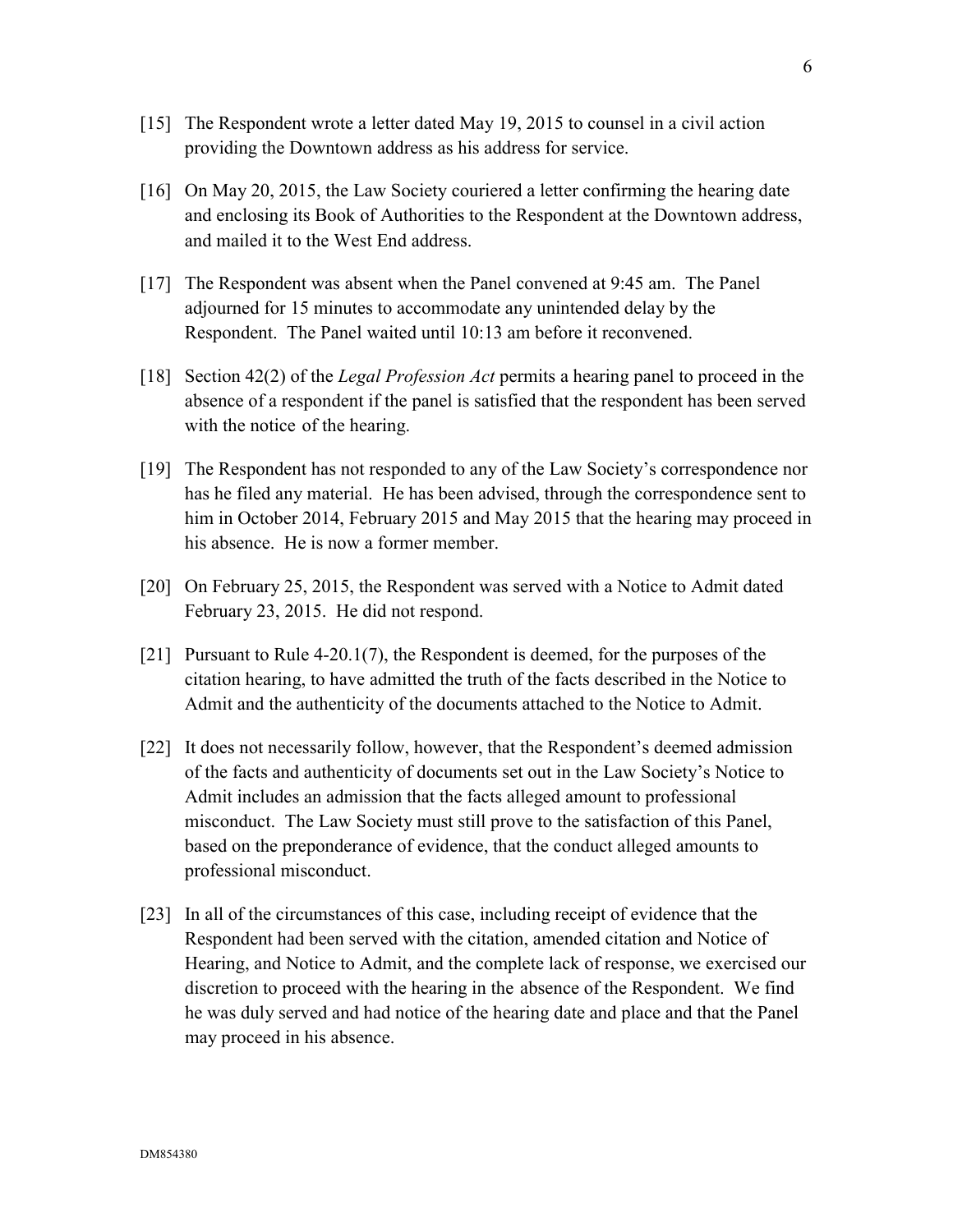#### **ONUS AND STANDARD OF PROOF**

- [24] The onus is on the Law Society to prove the allegations on a balance of probabilities.
- [25] In *Law Society of BC v. Schauble,* 2009 LSBC 11, the hearing panel summarized the onus and standard of proof as follows (at para. 43):

The onus of proof is on the Law Society, and the standard of proof is a balance of probabilities: "... evidence must be scrutinized with care" and "must always be sufficiently clear, convincing and cogent to satisfy the balance of probabilities test. …" (*F.H. v. McDougall*, 2008 SCC 53, 297 DLR (4th) 193).

#### **TEST FOR PROFESSIONAL MISCONDUCT**

- [26] The Law Society seeks a finding of professional misconduct with respect to the ten allegations contained in the citation.
- [27] Alternatively, the Law Society suggests that allegations 1, 2 and 7 constitute incompetent performance of duties. Allegations 4, 5 and 6 constitute conduct unbecoming and incompetent performance. Allegation 8 constitutes conduct unbecoming and a breach or the Act or Rules.
- [28] "Professional misconduct" is not a defined term in the *Legal Profession Act,* the Law Society Rules or *BC Code.* The test for whether conduct constitutes professional misconduct was established in *Law Society of BC v. Martin,* 2005 LSBC 16, at para. 171 as: ... "whether the facts as made out disclose a marked departure from that conduct the Law Society expects of its members; if so, it is professional misconduct."
- [29] We take a "marked" departure to be a pronounced, glaring or blatant departure from the standard of expected conduct. A mere departure from the standard, it follows, is insufficient to constitute professional misconduct.
- [30] In *Martin*, the panel also commented at para. 154:

The real question to be determined is essentially whether the Respondent's behaviour displays culpability which is grounded in a fundamental degree of fault, that is whether it displays gross culpable neglect of his duties as a lawyer.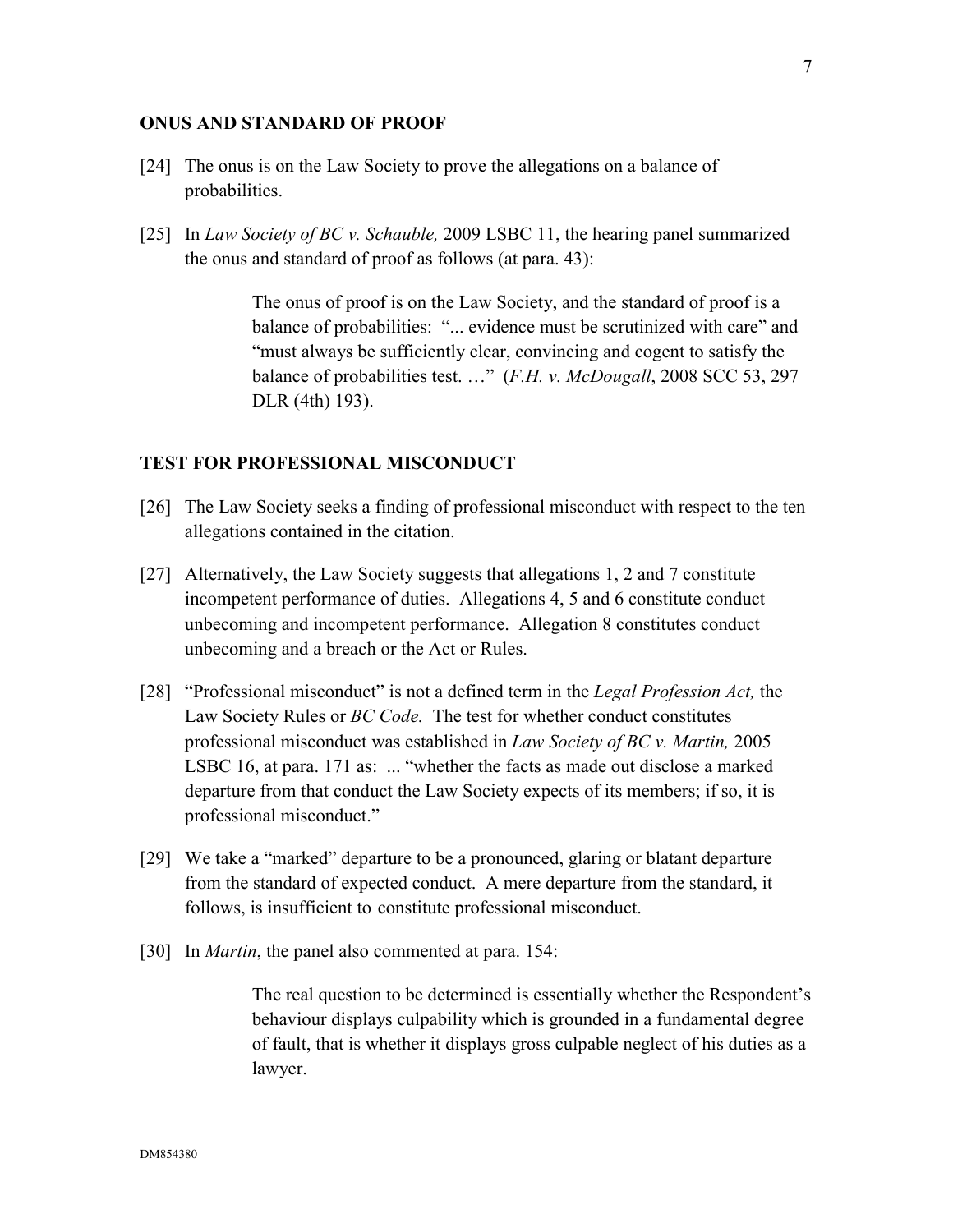[31] The Bencher review decision in *Re: Lawyer 12*, 2011 LSBC 35 is the leading pronouncement concerning the test for professional misconduct from a review panel. In the facts and determination decision of *Re: Lawyer 12,* the single bencher hearing panel had reviewed prior decisions and held at para. 14 (quoted in para. 7 of the review decision):

> In my view, the pith and substance of these various decisions displays a consistent application of a clear principle. The focus must be on the circumstances of the Respondent's conduct and whether that conduct falls markedly below the standard expected of its members.

[32] Both the majority and the minority of the Bencher review panel confirmed the marked departure test set out in *Martin* and adopted the above formulation of that test expressed by the single bencher hearing panel*.*

#### **PROFESSIONAL MISCONDUCT VS. CONDUCT UNBECOMING**

[33] Conduct unbecoming is defined in the *Legal Profession Act* as conduct that is contrary to the best interest of the public or legal profession or harms the standing of the legal profession. The definition has been considered in several cases, and the Benchers have adopted as a "useful working distinction" that professional misconduct refers to conduct occurring in the course of a lawyer's practice, while conduct unbecoming refers to conduct in the lawyer's private life (see *Law Society of BC v. Berge*, 2005 LSBC 28 (upheld on review 2007 LSBC 7) and *Law Society of BC v. Watt*, [2001] LSBC 16.

#### **PROFESSIONAL MISCONDUCT VS. BREACH OF THE ACT OR RULES**

[34] In *Law Society of BC v. Lyons*, 2008 LSBC 09, the panel considered the difference between a finding of breach of the *Act* or Rules and a finding of professional misconduct and held at paras. 32 and 35:

> … A breach of the *Act* or the Rules that constitutes a "Rules breach", rather than professional misconduct, is one where the conduct, while not resulting in any loss to a client or done with any dishonest intent, is not an insignificant breach of the Rules and arises from the respondent paying little attention to the administrative side of practice (*Law Society of BC v. Smith*, 2004 LSBC 29).

…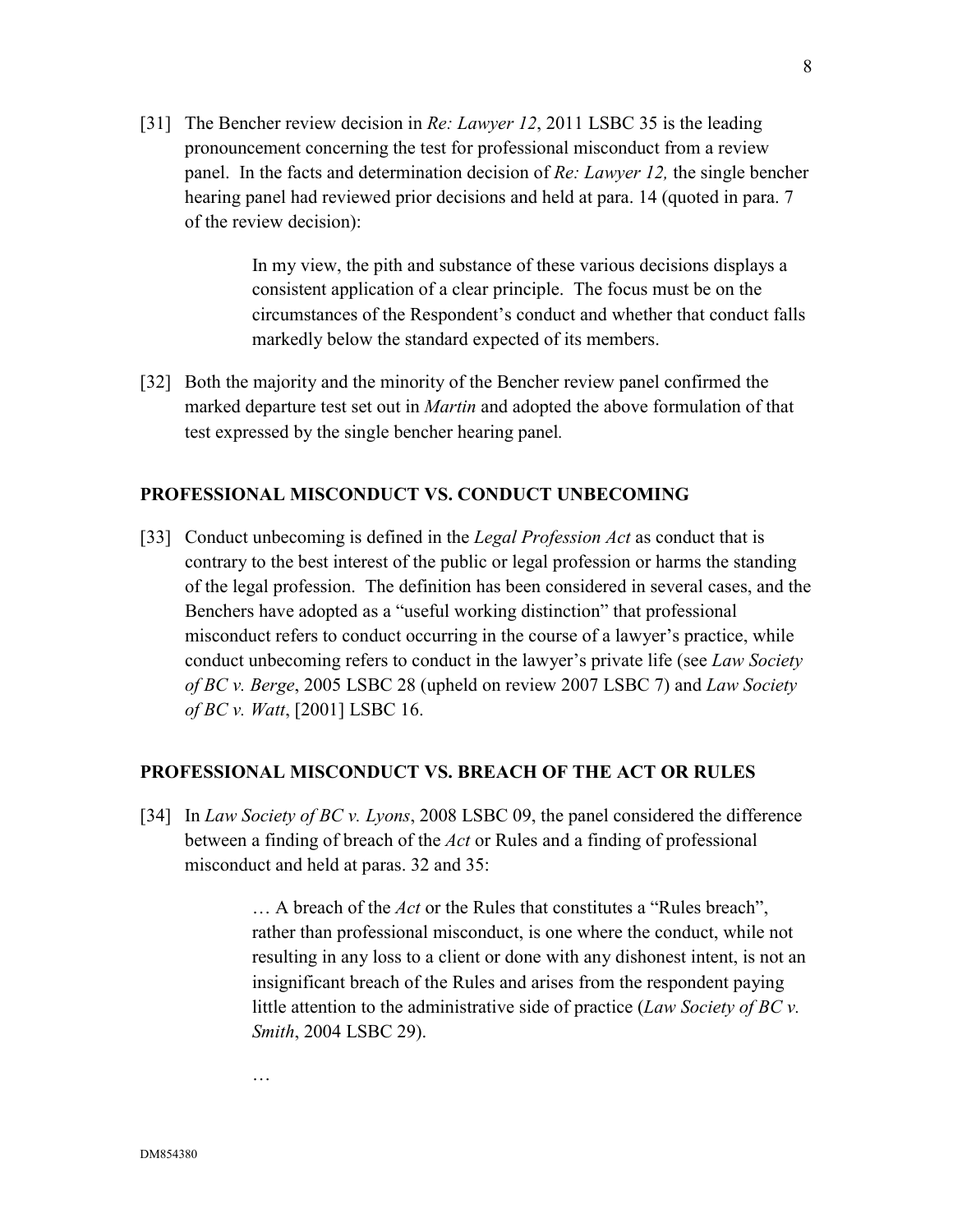In determining whether a particular set of facts constitutes professional misconduct or, alternatively, a breach of the *Act* or the Rules, panels must give weight to a number of factors, including the gravity of the misconduct, its duration, the number of breaches, the presence or absence of *mala fides*, and the harm caused by the respondent's conduct.

# **PROFESSIONAL MISCONDUCT VS. INCOMPETENT PERFORMANCE OF DUTIES**

- [35] Under section 38(4)(b)(iv) of the *Legal Profession Act*, a panel may make an adverse determination that the respondent has committed "incompetent performance of duties undertaken in the capacity of a lawyer."
- [36] "Competence" is not defined in the *Legal Profession Act*.
- [37] In *Law Society of BC v. Goldberg,* 2007 LSBC 03, the lawyer was cited for, among other things, failing to demonstrate adequate knowledge of substantive law, practice and procedures to effectively apply that substantive law and the skills to represent his client's interests effectively (quality of service). The panel considered the meaning of incompetence and stated at paras. 49 and 50 as follows:

The *Legal Profession Act* does not define "competence". In *Law Society of BC* v. *Eisbrenner*, [2003] LSBC 03, the Panel defined "competence". It held that a lawyer should:

- a) have the intellectual, emotional and physical capacity to carry out the practice of law;
- b) demonstrate professional responsibility and ethics;
- c) set up, maintain office systems and file organization corresponding to the current or anticipated practice of the lawyer;
- d) communicate in a timely and appropriate manner with clients, counsel and others and document those communications in an appropriate manner;
- e) have an adequate knowledge of substantive and procedural law in the areas practised, be able to relate the law to a client's affairs and determine when the problems exceed the lawyer's ability; and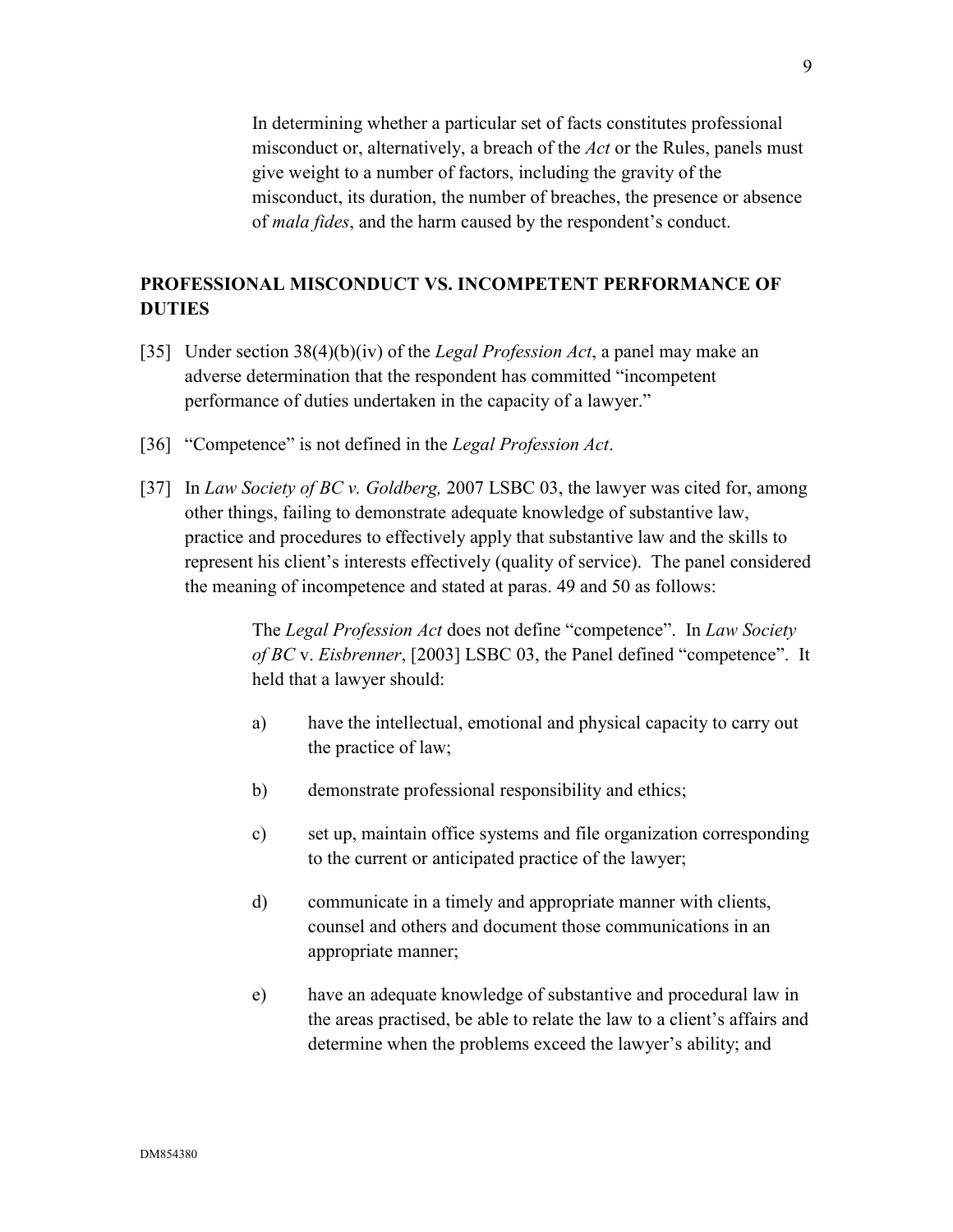f) develop and apply technical skills such as drafting, negotiation, advocacy, research and problem solving to appropriately carry out a client's instructions.

A useful discussion of competence can be found in *The Regulation of Professions in Canada* by James T. Casey, commencing at page 13 through to page 14. *In summary, the question is whether or not a mistake or mistakes made by a professional will be of such significance so as to demonstrate incompetence. Assessing incompetence is a function of looking at the nature and extent of the mistake or mistakes and the circumstances giving rise to it or them*. It may be self-inflicted or the result of negligence or ignorance. In considering this issue we bore in mind that we are not dealing with an allegation that the Respondent was incompetent generally. Instead, the issue before us was the handling of the *Dunbar* Appeals and whether or not they were handled competently.

[emphasis added]

## **ALLEGATION 1 CONCERNING BILL OF COSTS**

- [38] It is alleged that the Respondent engaged in dishonourable or questionable conduct that casts doubt on his professional integrity or competence or reflects adversely on the integrity of the legal profession or the administration of justice, contrary to Chapter 2, Rule 1 of the *Professional Conduct Handbook* then in force, by :
	- (a) sending correspondence to an unrepresented party, JK, saying that the Respondent would take execution proceedings on a bill of costs that the Respondent knew or ought to have known had not yet been agreed upon or taxed and therefore could not yet be the subject of execution proceedings;
	- (b) unilaterally setting a date for the assessment of his clients' bill of costs for a date when he knew that JK was not available and had been communicating with the Respondent to set a mutually convenient date;
	- (c) sending an email to JK in stating that JK's cheque had bounced and threatening execution proceedings, when the Respondent knew or ought to have known that the cheque had not bounced and that the amounts owed by JK in costs had been paid.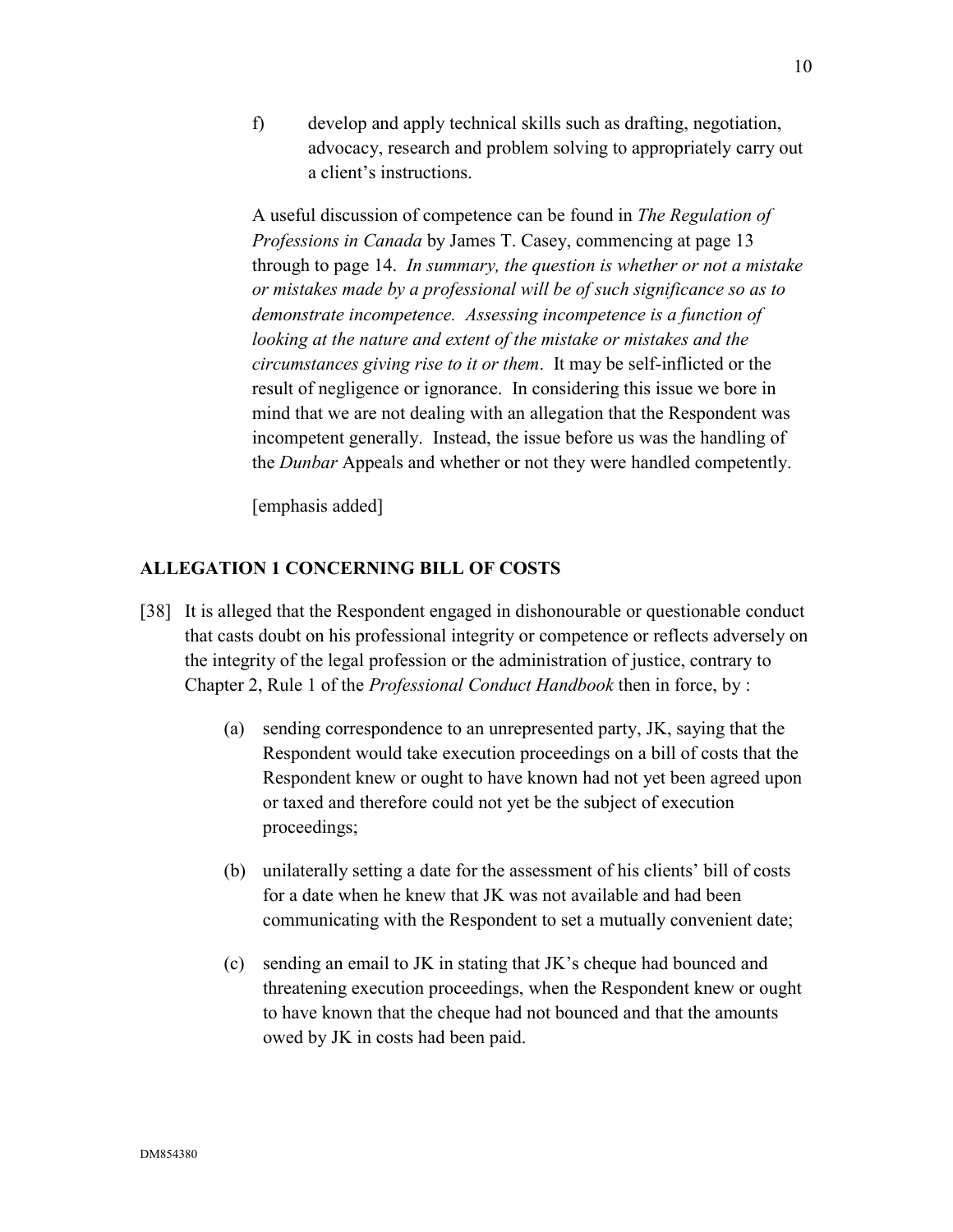- [39] The Law Society seeks an adverse determination of professional misconduct as the Respondent's intentional misconduct constitutes dishonourable conduct that reflects adversely on his own professional integrity and that of the legal profession.
- [40] Did the Respondent commit each of these acts set out above? We find he did.
- [41] JK communicated his intention to the Respondent to settle the draft bill of costs, or alternatively, to set the draft bill of costs for a review hearing. In return, the Respondent emailed JK on five separate dates that, if JK delayed proceedings, he would commence execution against JK's assets, he would seek post-judgment execution against JK's assets and then would send the sheriff unless the full amount of costs was paid. (At all relevant times, the parties were dealing with a draft bill of costs yet to be reviewed by the Registrar.)
- [42] On March 20, 2012, JK advised the Respondent that he was not available until early May. He also advised that he had received legal advice that the draft bill of costs was not enforceable until it had been reviewed by the Registrar and that, as it was the Respondent's bill of costs, it was up to him to set the matter for hearing. The following day, March 21, 2012, the Respondent, without consultation or notice to JK, filed an appointment to assess his bill of costs on April 2, 2012.
- [43] On May 28, 2012, the Certificate of Costs in the amount of \$9,356 was filed with the Court.
- [44] On May 31, 2012, JK's cheque in the amount of \$9,356, payable to Kevin A. McLean Law Corporation, cleared his account and was deposited into the Respondent's trust account.
- [45] On June 11, 2012, the Respondent withdrew the sum of \$9,356 by trust cheque and deposited it into his general account. On the same date, he withdrew the sum of \$9,356 from his general account by way of general cheque number 128, payable to himself. There were insufficient funds to cover general cheque number 128, and it was returned NSF.
- [46] On June 14, 2012, the Respondent sent a number of emails to JK accusing him of having issued a NSF cheque and threatening to send the sheriff if JK did not deliver a certified cheque to the Respondent that day.
- [47] Is it dishonourable or questionable conduct? We find that each of the instances noted above constitutes dishonourable conduct.
- [48] We find that the Respondent made repeated communications to an unrepresented party that he would take execution proceedings if the party did not pay the draft bill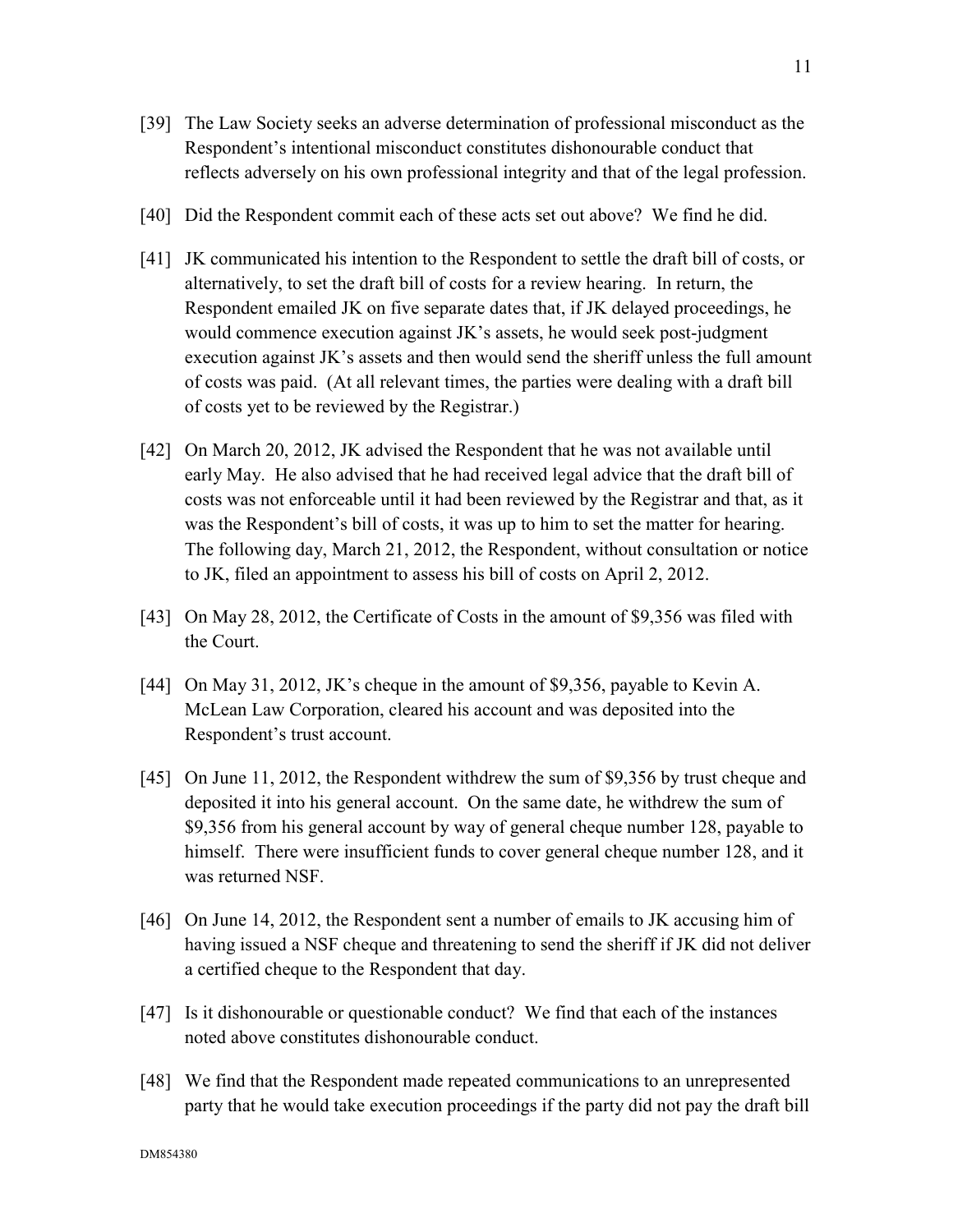of costs when he knew or ought to have known that a draft bill of costs is not subject to execution proceedings. He ceased his conduct only after JK advised him that a draft bill of costs was not subject to execution proceedings.

- [49] We also find that the Respondent had received a number of emails from JK advising of JK's availability in his attempts to secure a mutually convenient date for the hearing of the draft bill of costs. In the last such email, sent on March 20, 2012, JK advised that he would not be available until early May. The Respondent responded by saying that the sheriff would be well into the execution process by that date.
- [50] The Respondent's action on March 21, in unilaterally selecting the hearing date of April 2, followed immediately on that email. We find the Respondent's actions, of failing to consult, when he knew or ought to have known that JK wished to set the matter for hearing, and then selecting a date suitable only to the Respondent, followed by his failure to notify JK, particularly in the context of prolonged discussions with JK about setting a date, constitutes dishonourable conduct.
- [51] We also find that the Respondent's email of June 14, 2012 to JK, accusing him of having issued a NSF cheque and threatening to send the sheriff when the Respondent knew or ought to have known that JK's cheque had been deposited into and cleared the Respondent's trust account at least two weeks before June 14 is dishonourable conduct.
- [52] Each of these allegations is a situation wherein the Respondent took actions that show a marked departure from the standard expected by the Law Society of its members (*Martin*).
- [53] We find that each of them constitutes professional misconduct.

#### **ALLEGATION 2 – FAILURE TO RESPOND TO COMMUNICATIONS**

- [54] It is alleged that the Respondent failed to respond to communications from JK regarding scheduling a mutually convenient date for an appointment to tax the Respondent's clients' bill of costs.
- [55] The Law Society seeks an adverse determination of professional misconduct, and cites the duty to respond with reasonable promptness to all professional letters and communications, as set out in Chapter 11, Rule 6 of the *Professional Conduct Handbook* and continued under Rule 7.2-5 of the *BC Code*.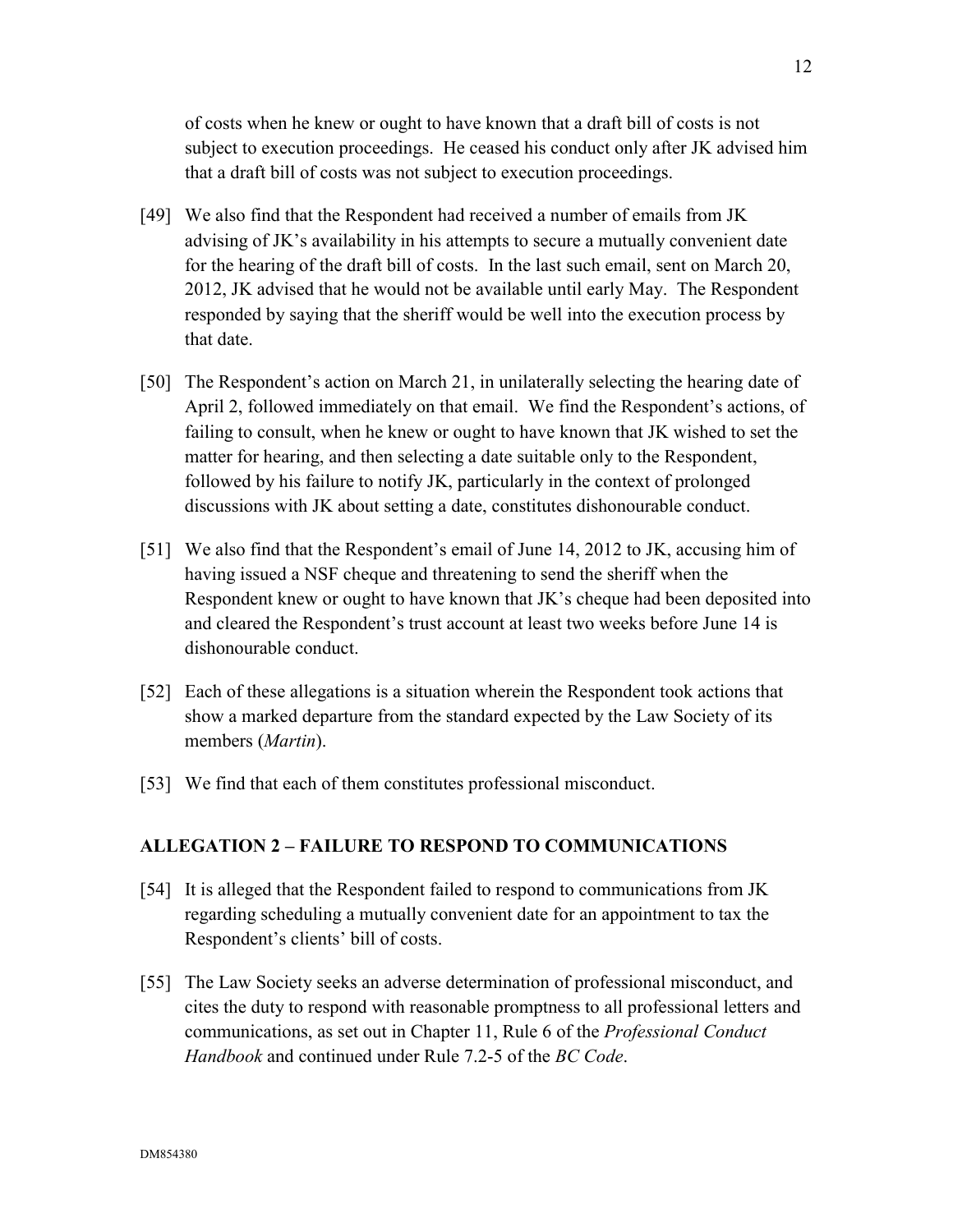- [56] JK emailed the Respondent on January 24, 2012 expressing his wish to settle the draft bill of costs or, alternatively, to select a mutually convenient hearing date to review the draft bill of costs. On January 25, JK emailed the Respondent to again confirm his availability for mid-February. The Respondent emailed JK on January 27 with a counterproposal, a deadline and his intention to proceed with postjudgment execution but did not address JK's question of selecting a hearing date.
- [57] On January 30, JK twice emailed the Respondent requesting confirmation of a suitable hearing date. The Respondent in return sent JK four emails; none contained a response to JK's request for suitable dates.
- [58] On March 20, 2012, JK again emailed the Respondent advising of his availability and requesting the selection and setting of a hearing date. The Respondent responded in the same vein as he had in January – he threatened to commence execution but did not address the issue of selecting a hearing date.
- [59] On March 21, the Respondent unilaterally selected a hearing date of April 2, 2012 as noted above.
- [60] JK sent a total of four emails January 24, 25, 30 and March 20, 2012 attempting to deal with the issue of a mutually convenient hearing date. We find that, while the Respondent received and responded to some of JK's emails, he never provided a substantive response to JK's specific request to select a mutually convenient hearing date. All of JK's emails expressed his objective of setting the draft bill of costs for hearing, and he provided his availability so that a mutually convenient date could be selected. The Respondent never addressed that issue and, instead, set the draft bill of costs for hearing unilaterally for a time that he knew, based on communication received from JK, that JK would not be available.
- [61] The Respondent's failure to address JK's requests to select a mutually convenient date to set the hearing, particularly in the face of JK's numerous, specific emails setting out his availability, constitutes a marked departure from the conduct expected by the Law Society of its members and therefore constitutes professional misconduct.

#### **ALLEGATION 3 – MISREPRESENTATION**

[62] It is alleged that the Respondent represented to the Supreme Court that he had not responded to JK's scheduling requests because JK was represented by counsel when he knew or ought to have known that this representation was not true,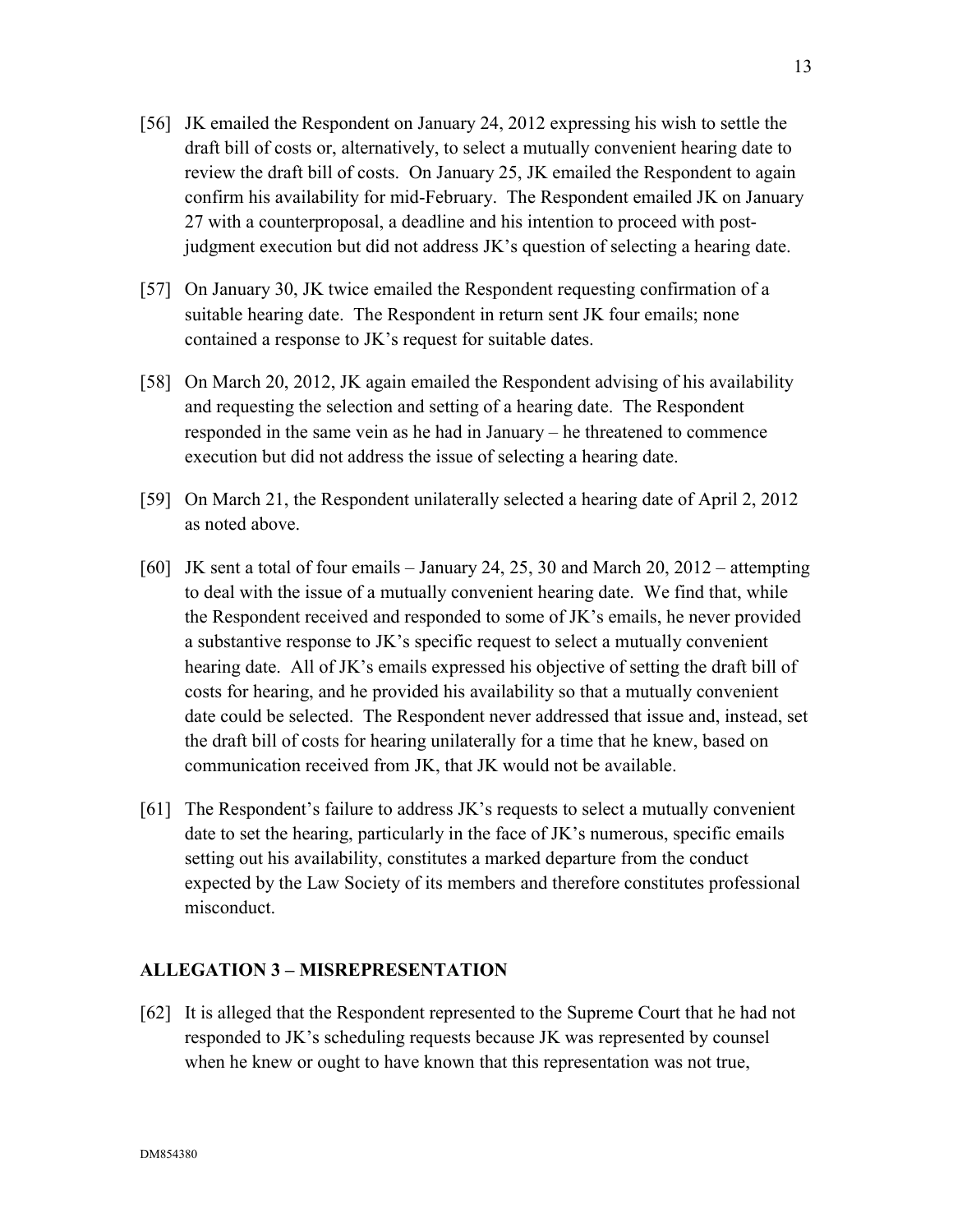contrary to Chapter 8, Rule 1(e) or Chapter 1, Rule 2(3) of the *Professional Conduct Handbook* then in force.

- [63] Chapter 8, Rule 1(e) and Chapter 1, Rule 2(3) of the *Professional Conduct Handbook* then in force provided as follows:
	- 1 A lawyer must not
		- (e) knowingly assert something for which there is no reasonable basis in evidence, or the admissibility of which must first be established,
	- 2 To courts and tribunals
		- (3) A lawyer should not attempt to deceive a court or tribunal by offering false evidence or by misstating facts or law …
- [64] The Law Society seeks an adverse determination of professional misconduct.
- [65] On May 28, 2012, the Respondent and JK appeared before Master Baker on behalf of the Respondent's clients to assess his draft bill of costs. The transcript of the May 28 hearing shows that the court questioned the Respondent about his lack of reply to JK's emails of January, 2012 requesting dates through until early March for the hearing. The Respondent advised the court that he did not reply to JK as JK had counsel and that the Respondent was speaking directly with Gowlings (as counsel) on JK's behalf.
- [66] The court then confirmed its understanding of what the Respondent had said to the court:
	- Court: I'm trying to understand … what your response was to JK's request or offer when he said – give me dates he said from late January and you say, well, he had counsel or I was reasonable in my apprehension that he had counsel.
	- KM: Absolutely
- [67] In fact, the first communication that the Respondent received from Gowlings was an email dated March 22, 2012 of Robert Fashler advising the Respondent that he was "assisting JK in relation to the bill of costs and that JK had not received a Notice of Appointment to assess the costs. Please clarify."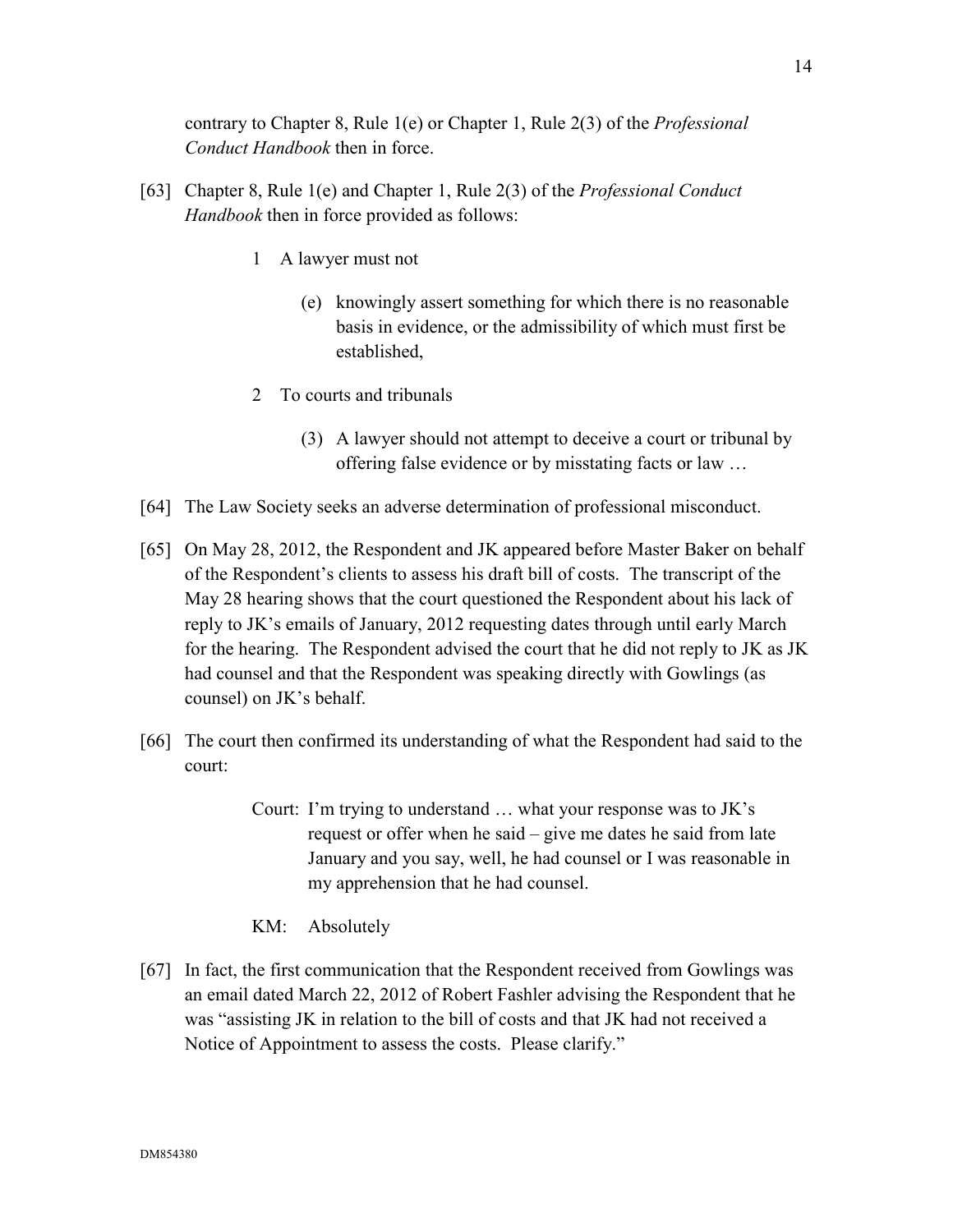[68] On March 26, 2012, Robert Fashler emailed the Respondent to clarify the scope of his retainer as follows:

> ... for the time being, this firm is providing legal representation to JK in a very limited capacity while he is out of town and unable to represent himself. We are assisting him to ascertain the date of the Appointment you set ... JK continues to represent himself generally in ...

- [69] We find that, from January 2012 until March 22, 2012, the Respondent and JK were emailing each other directly about issues dealing with the draft bill of costs, including scheduling of a hearing date. We also find that there is no evidence that Gowlings was retained by JK before March 22, 2012.
- [70] We find that when the Respondent told the court on May 28, 2012 that he did not reply to JK's January emails about dates, he knew that the first contact between him and Gowlings did not occur until the email of March 22, 2012.
- [71] We find that when the Respondent told the court on May 28 of his reason for not responding to JK's January emails about dates, the court accepted the Respondent's statement that he was corresponding directly with counsel for JK about dates.
- [72] We find that his misrepresentation misled the court and that his subsequent failure to correct the court's misunderstanding is evidence that he intended that the court remain in a state of misapprehension.
- [73] Prior discipline decisions involving misrepresentations to the court have characterized such conduct as professional misconduct rather than incompetence. (See *Law Society of BC v. Galambos*, 2007 LSBC 31; *Law Society of BC v. Lowther*, [2002] LSBC 5; *Law Society of BC v. MacKinnon*, [2002] LSDD No. 11 and *Law Society of BC v. Botting*, 2000 LSBC 30)
- [74] We find this act of misrepresentation constitutes professional misconduct.

#### **ALLEGATION 4 – FAILURE TO RESPOND**

[75] The citation alleges that the Respondent failed to respond promptly to several communications from or on behalf of opposing counsel, PS, contrary to Chapter 11, Rule 6, of the *Professional Conduct Handbook* then in force, or Rule 7.2-5 of the *Code of Professional Conduct for British Columbia*, which requires a lawyer to reply reasonably promptly to any communications from another lawyer that requires a response. The Law Society seeks an adverse determination of professional misconduct.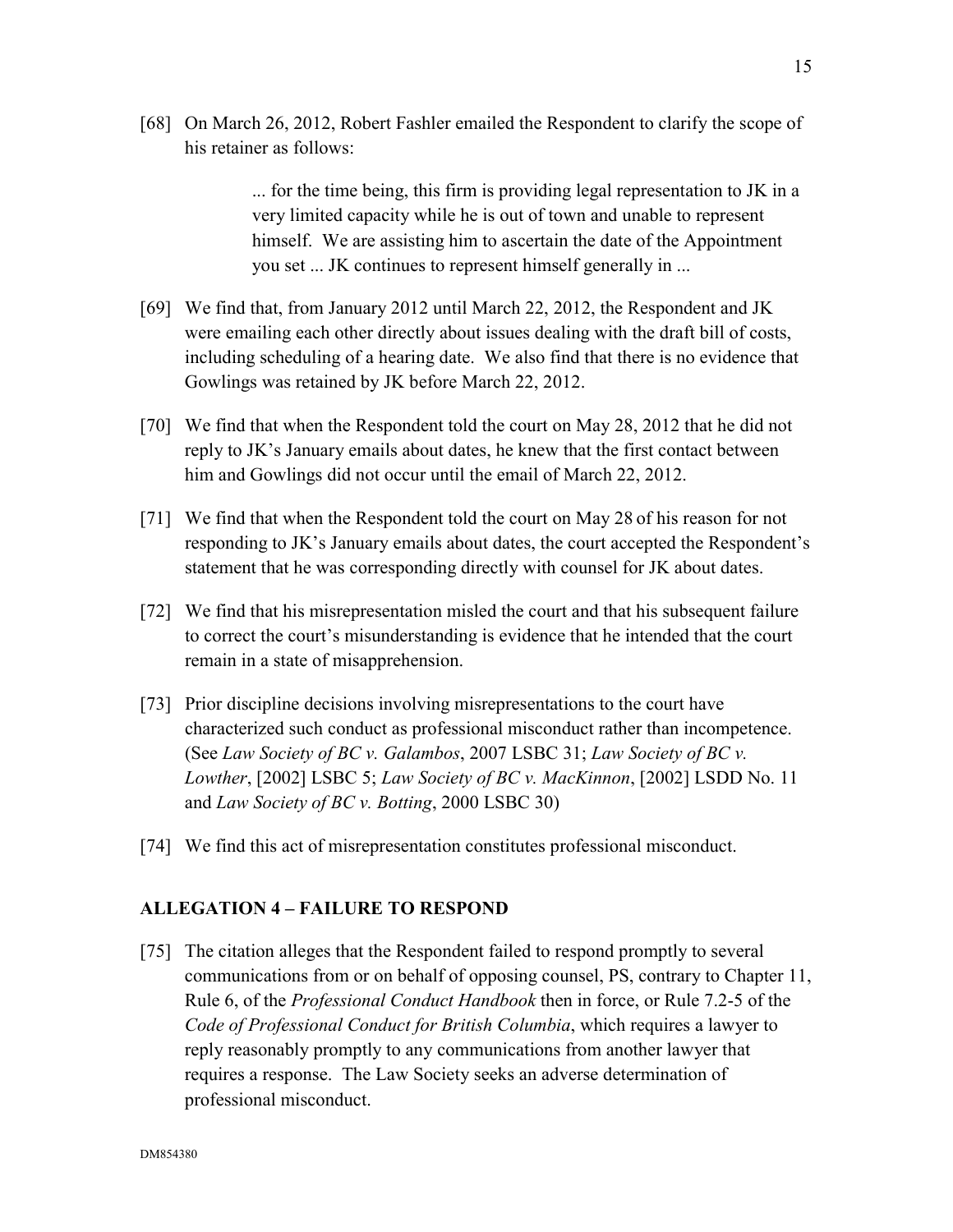- [76] The Respondent filed a defamation action against JK on July 23, 2012. He suggested a trial date of December 10, 2013.
- [77] JK retained counsel, PS, who communicated with the Respondent on 17 occasions from October 10, 2012 to July 29, 2013 as noted below:

*a. trial scheduling* 

October 10, 2012 - PS requested the Respondent's availability by October 11, 2012; (the Respondent replied on October 15, 2012).

October 15, 2012 - PS requested the Respondent's availability for a trial date of April 17, 2013; (the Respondent did not reply).

#### *b. draft bill of costs*

November 27, 2012 - PS requested the Respondent review and agree to the draft bill of costs, otherwise an appointment would be taken out; (the Respondent did not reply).

December 12, 2012 - PS sent an appointment to the Respondent to assess the draft bill of costs, returnable January 18, 2013; (the Respondent did not reply or acknowledge receipt of materials).

January 10, 2013 - PS emailed the Respondent regarding the scheduled assessment date of January 18 and asked him to acknowledge the December 12 letter and materials and his assistant's email of January 3; (the Respondent did not reply or acknowledge receipt of materials).

#### *c. filing of Notice of Discontinuance*

January 31, 2013 - PS emailed the Respondent asking that, as the Respondent had not filed the Notice of Discontinuance in the defamation action by January 25 as the Respondent had previously agreed, he please do so by the end of business on January 31, 2013; (the Respondent's auto email stated he was out of the office until February 1, 2013).

February 8, 2013 - PS emailed the Respondent advising that, as the Respondent still had not filed the Notice of Discontinuance, his clients were revoking consent to file same and he was requesting dates for discovery; (the Respondent did not reply).

*d. Examinations for Discovery*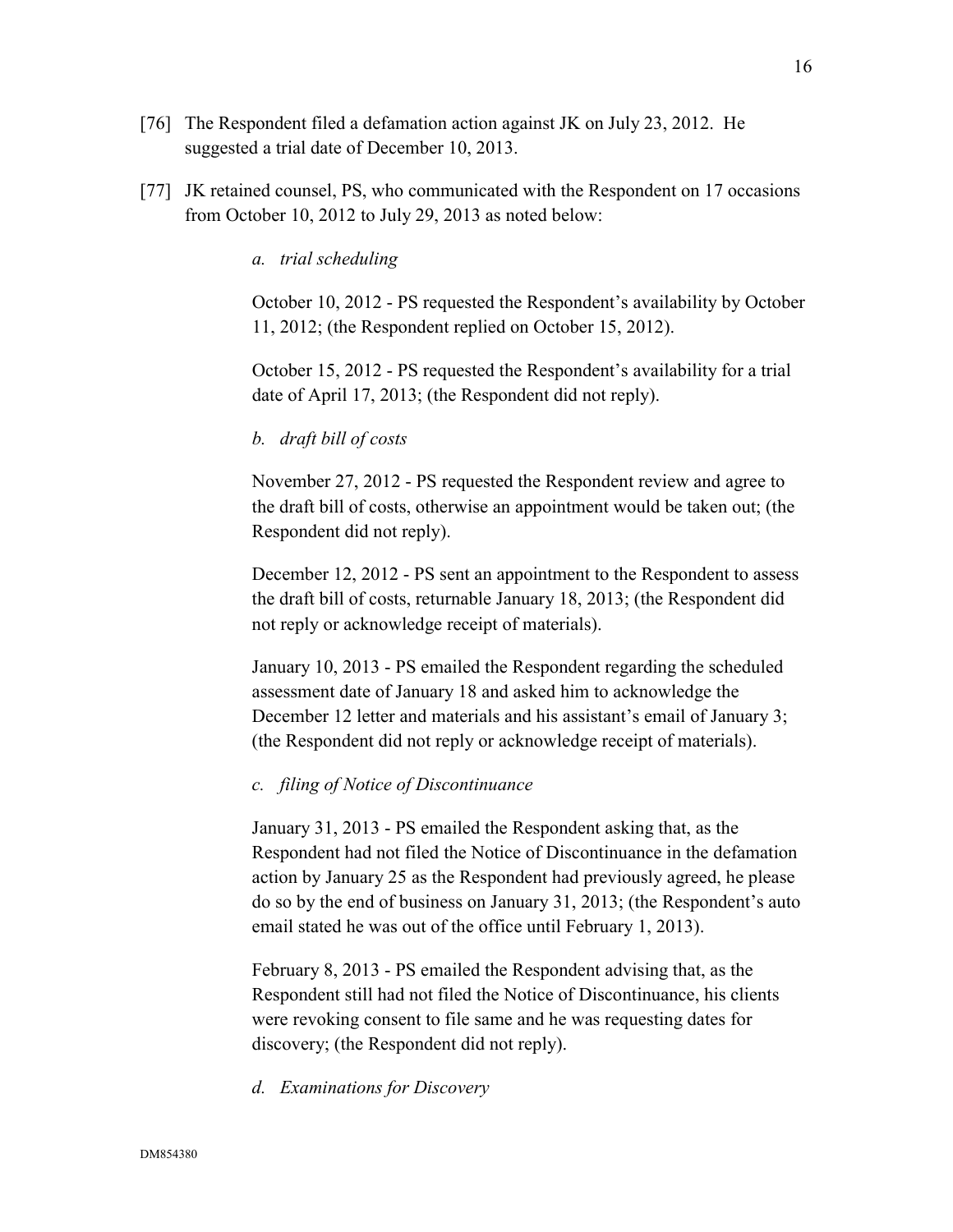February 15, 2013 - PS sent a letter and email to the Respondent enclosing an appointment to examine for discovery for April 19, 2013; (the Respondent did not reply or acknowledge receipt of materials).

March 6, 2013 - PS sent a letter to the Respondent confirming that discovery would proceed on April 19, 2013 and the hearing of the assessment of costs, currently set for March 25, would be adjourned; (on April 18, at 9:12 am, the Respondent replied stating that he was in day nine of a ten-day trial; he objected to the adjournment of the cost hearing; he did not address the April 19 date).

April 18, 2013 - PS emailed the Respondent asking whether he intended to attend the discovery set for April 19, 2013; (the Respondent did not reply and did not attend the discovery the following day).

July 19, 2013 - PS emailed and couriered materials to the Respondent advising that the application to set aside the Notice of Discontinuance was granted, that costs of \$1,800 were awarded against the Respondent and payable forthwith; PS sent a copy of the entered order and a copy of the appointment to examine for discovery for August 1, 2013; the Respondent was asked to acknowledge service and to provide alternative dates; (the Respondent did not reply or acknowledge receipt of materials).

July 29, 2013 - PS emailed and couriered a letter to the Respondent reminding him of the discovery set for August 1 and of the special costs of \$1,800 that were still unpaid; (the Respondent replied on July 31, but did not address the unpaid costs or the August 1 date).

#### *e. filing of Notice of Discontinuance*

March 27, 2013 - PS emailed the Respondent asking for the name of the person who had signed and filed the Notice of Discontinuance on behalf of the Respondent; a reply was sought by noon on March 28, 2013; (the Respondent did not reply).

#### *f. setting aside the Notice of Discontinuance*

April 19, 2013 - PS emailed the Respondent to advise that he would be applying to set aside the filed Notice of Discontinuance and asked for a reply by April 22, 2013 so that suitable dates could be arranged; (the Respondent wrote on April 22 telling PS to stop setting dates unilaterally, but he did not address the issue of dates).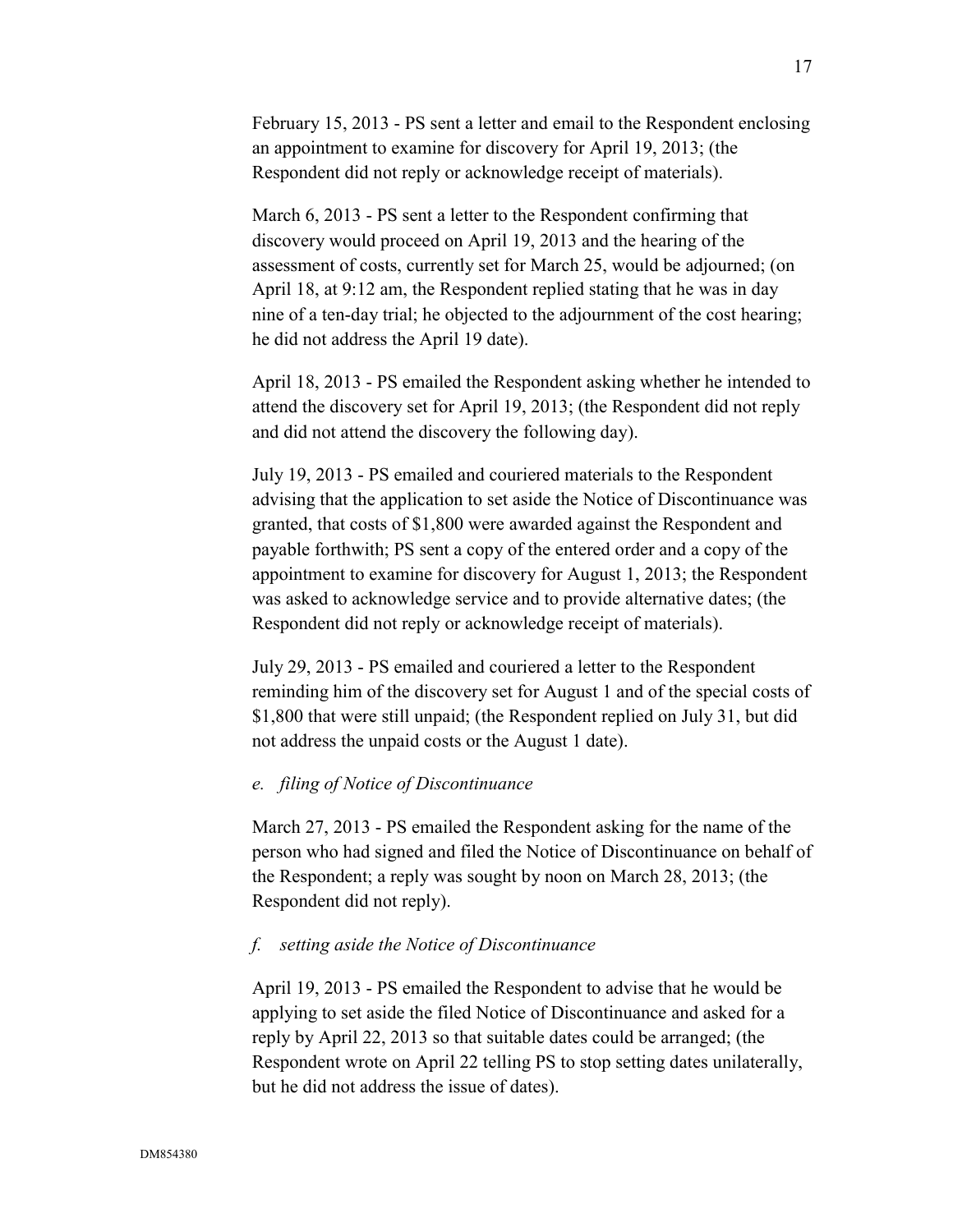April 23, 2013 - PS wrote to the Respondent to determine whether the date of May 27 was convenient for the application to set aside the filed Notice of Discontinuance; he was also asked to admit service of materials; (the Respondent did not reply or acknowledge receipt of materials).

May 13, 2013 - PS wrote and emailed the Respondent confirming that he would proceed on May 27, 2013 to set aside the Notice of Discontinuance; (the Respondent did not reply).

## *g. payment of special costs*

July 29, 2013 - as noted above, PS wrote and emailed a letter advising the Respondent that he was ordered to pay the sum of \$1,800 forthwith as special costs in the defamation action and asked him to pay immediately; (the Respondent did not respond, nor did he pay the amount as ordered by the court).

- [78] We find that the facts disclose a consistent and repetitive pattern of failing to reply to opposing counsel throughout the course of the litigation.
- [79] In cases where PS's communications related to requests to schedule dates, the Respondent's pattern of failing to reply was interspersed with letters objecting to the dates finally chosen by PS, without providing any alternative dates when he was available.
- [80] In considering whether the Respondent's conduct is a marked departure from that conduct the Law Society expects of lawyers, the provisions of the *Professional Conduct Handbook* and *BC Code* are relevant because they articulate the standards against which the Respondent's conduct is to be measured.
- [81] Chapter 11, Rule 6 of the *Professional Conduct Handbook* requires a lawyer to reply reasonably promptly to any communications from another lawyer that requires a response.
- [82] The obligation to answer with reasonable promptness all professional letters and communications from other lawyers that require an answer is continued under Rule 7.2-5 of the *BC Code*.
- [83] There are number of decisions in which panels have found professional misconduct for failing to respond to communications from another lawyer with periods of delay ranging from five months to two years: see, for example, *Law Society of BC v. Tsang*, 2005 LSBC 18, (five months); *Law Society of BC v. Niemela*, 2013 LSBC 15, (17 months); *Law Society of BC v. Clendening*, 2007 LSBC 10, (16 months);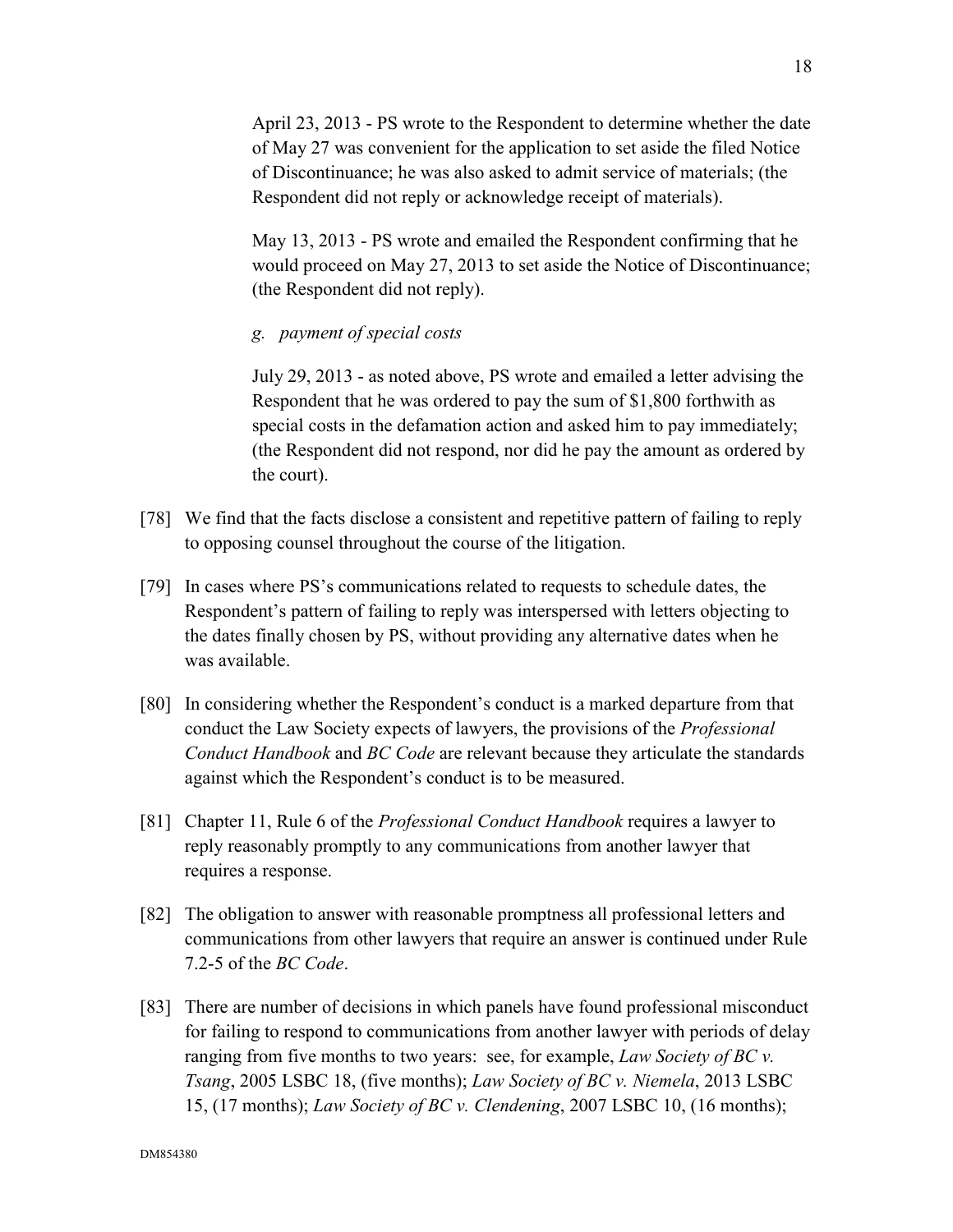*Law Society of BC v. Williamson*, 2005 LSBC 19, (20 months); and *Law Society of BC v. Braker*, 2007 LSBC 01, (two years).

- [84] In this case, the repetitive pattern of failing to respond promptly or at all to communications from PS substantially lengthened the litigation and is a marked departure from the conduct expected of lawyers and constitutes professional misconduct.
- [85] While the misconduct here was related to the Respondent's personal litigation, which he commenced against JK, the underlying defamation action arose out of his professional involvement with JK, the opposing party in another action, and related to matters arising from his professional involvement rather than his personal capacity.
- [86] Hence, a finding of professional misconduct rather than conduct unbecoming is more appropriate. (See *Law Society of BC v. Bauder*, 2012 LSBC 13.)

## **ALLEGATION 5 – DEFAMATION ACTION**

- [87] It is alleged that the Respondent engaged in dishonourable or questionable conduct that casts doubt on his professional integrity or competence or reflects adversely on the integrity of the legal profession or the administration of justice, contrary to Chapter 2, Rule 1 of the *Professional Conduct Handbook* then in force or Rule 2.2- 1, of the *Code of Professional Conduct for British Columbia*, by doing one or more of the following:
	- (a) unilaterally filing a notice of trial for two days without confirming opposing counsel's availability and after he failed to respond to opposing counsel's request to set a mutually convenient trial date;
	- (b) failing to file a notice of discontinuance within a reasonable time after entering into a settlement agreement that required him to do so;
	- (c) telling opposing counsel that he would file the notice of discontinuance by January 25, 2013 but then failing to do so;
	- (d) filing a notice of discontinuance after opposing counsel advised the Respondent that his client's position was that the Respondent had repudiated the settlement agreement and his consent to the filing of a notice of discontinuance had been withdrawn;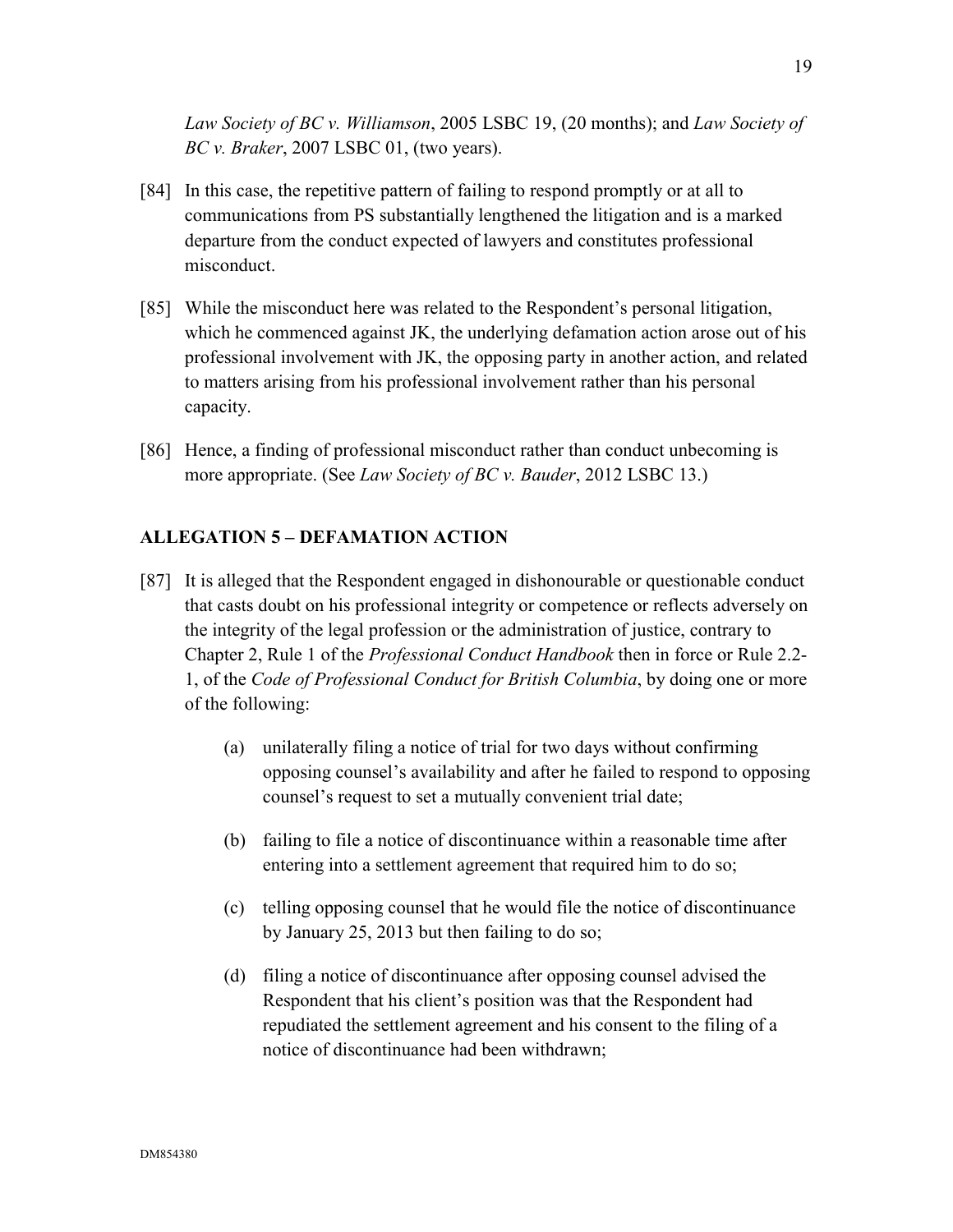- (e) failing to inform opposing counsel that he had filed a notice of discontinuance after the Respondent was aware that the defendants' consent to that filing had been withdrawn;
- (f) failing to attend a scheduled Supreme Court hearing relating to opposing counsel's application to set aside the notice of discontinuance;
- (g) failing to attend a scheduled examination for discovery.
- [88] The Law Society seeks an adverse determination of either professional misconduct or incompetent performance of duties. The Law Society submits that the conduct as a whole should be viewed as questionable or dishonourable conduct rather than reflecting a lack of knowledge of the substantive or procedural law surrounding offers to settle.

## **Unilaterally filing notice of trial**

- [89] Between August 29 and September 8, 2012, PS, counsel for the opposing party, requested the Respondent's dates for a two day trial. The Respondent did not provide them as he had agreed he would do.
- [90] Between September 12 and 18, 2012, a trial date of December 2013 was discussed, but it was discarded as being too far away for a fast-track file. Between October 10 and October 15, 2012, PS tried to determine mutually convenient dates for the trial and, specifically, whether the Respondent was available for a three-day trial commencing on April 17, 2013. The Respondent did not reply nor provide dates.
- [91] On October 15, the Respondent emailed PS to advise that he knew that PS was out of the office, that it was not his practice to set matters down unilaterally and that he would wait until PS returned to his office.
- [92] Later the same day, the assistant for PS emailed the Respondent asking if he was available for a three-day trial starting on April 17, 2013. The Respondent did not reply.
- [93] On October 22, 2012, the Respondent emailed PS to advise that he had filed a notice of trial for two days and that the Respondent was sending a copy of same to his office. The notice of trial, filed on October 22, set the trial for February 18 and 19, 2013. It is noted that these dates had never been discussed nor proposed.
- [94] We find that the Respondent's action of unilaterally setting a trial date, without consulting opposing counsel, on dates that had not been discussed, where discussions had been ongoing between counsel, and where the date-setting had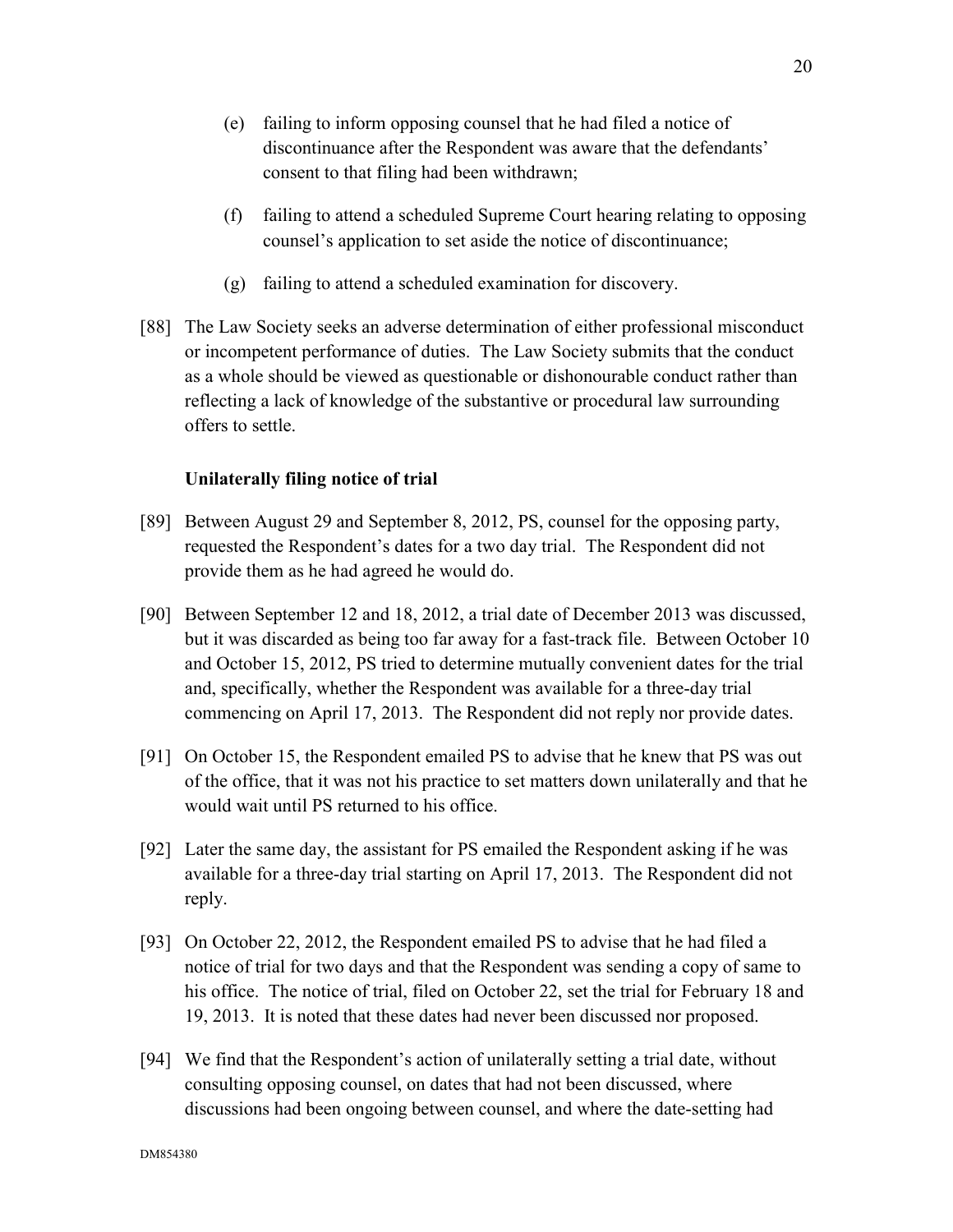been immediately preceded by the Respondent's assurance that it was "not his practice to set matters down unilaterally," constitutes dishonourable conduct. It is not incompetent performance of duties – no special knowledge of substantive or procedural law is required to abide by one's assurance to opposing counsel that one does not "have a practice of setting matters down unilaterally." We find that it meets the test for professional misconduct.

## **Failure to file a notice of discontinuance within a reasonable time**

- [95] On November 14, 2012, the Respondent agreed to settle his defamation action "by filing a notice of discontinuance" and by "paying the taxable tariff costs to date." PS requested that the Respondent provide him with a filed notice of discontinuance. Between November 14, 2012 and January 15, 2013, the Respondent and PS exchanged correspondence on six occasions.
- [96] On January 15, 2013, the Respondent emailed PS in response to PS's request for the filed copy of the notice of discontinuance, stating "I NEVER said I would file a Notice of Discontinuance forthwith. I specifically worded the Offer so that I had the discretion to file the Notice of Discontinuance as I saw fit based on my business structure and financial circumstances." He was critical of PS's efforts to resolve the matter and directed that PS stop "setting matters unilaterally."
- [97] We find that this response is not such a marked departure such that it constitutes professional misconduct.

## **Failure to file the notice of discontinuance by January 25, 2013 and failure to advise that he had filed the notice of discontinuance on February 8, 2013**

- [98] These two events are not complex but are troubling. Following the January 15 letter noted above, PS emailed the Respondent asking him to provide a filed copy of the notice of discontinuance by January 17, 2013; otherwise, PS would apply for an order enforcing the settlement and, in addition, would seek costs.
- [99] The Respondent emailed PS on January 17 to say that he would file the notice of discontinuance by Friday, January 25, 2013.
- [100] The Respondent did not alert PS to any difficulties he might have in complying with the deadline, he did not file the notice as he had agreed, and he did not notify PS that he had not filed it by January 25, 2013. In short, he ignored his commitment and ignored opposing counsel.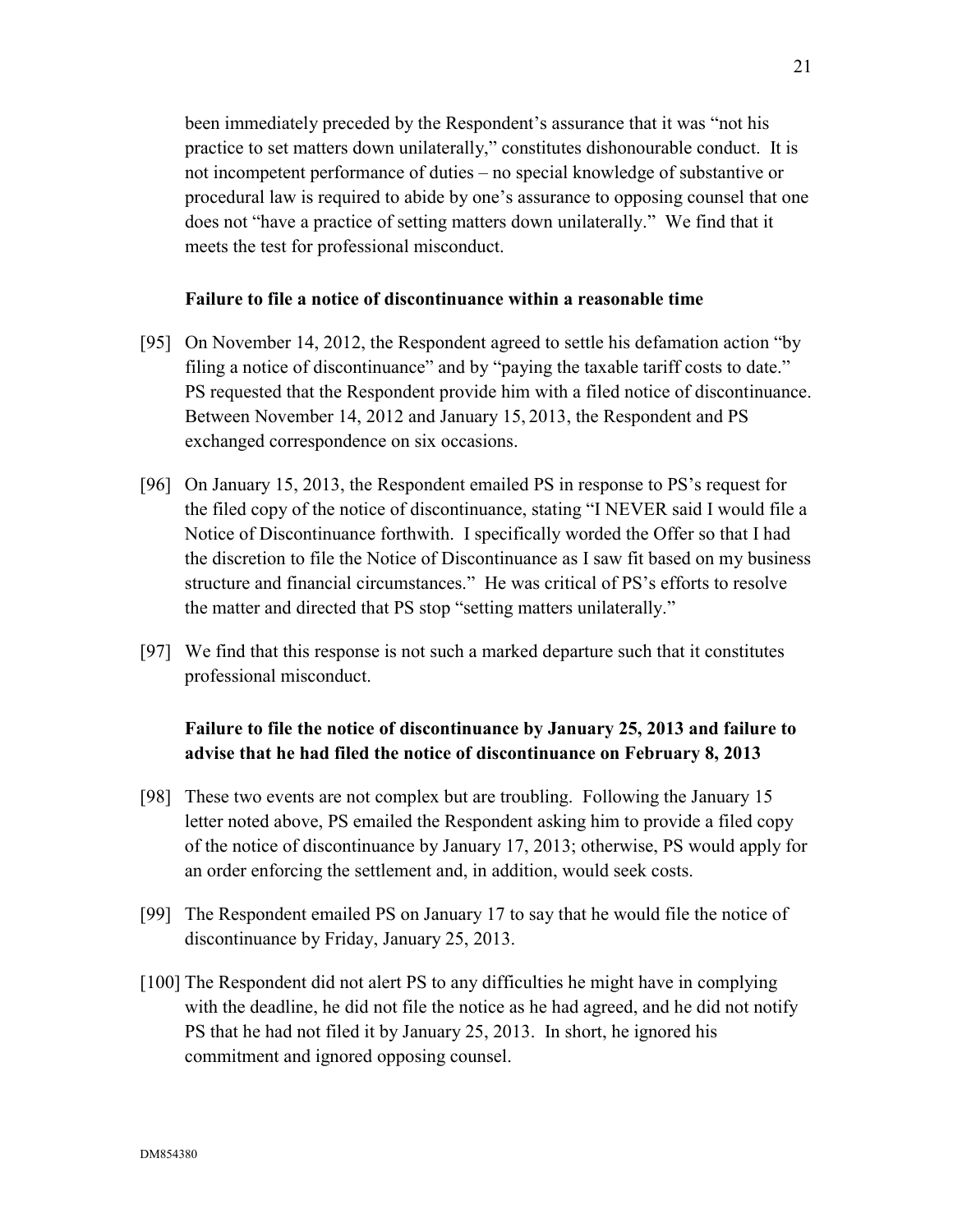- [101] On January 31, 2013, PS emailed the Respondent requiring that the notice be filed by the end of that day and, in return, an auto reply was received that the Respondent was not available until February 1, 2013.
- [102] On February 8, 2013, PS emailed the Respondent again to advise that a search of the court registry showed that the notice of discontinuance had not been filed, that there was no longer a settlement of the action and that his clients had withdrawn their consent to the filing of the notice of discontinuance. He provided dates for the examination for discovery.
- [103] On February 8, 2013, the Respondent filed a notice of discontinuance, but no copy was sent to PS, nor was PS advised that it was filed.
- [104] PS continued to advance the action and, on February 15, sent the Respondent an appointment to examination for discovery for April 19, 2013. The Respondent did not reply nor acknowledge as requested.
- [105] On March 6, 2013, PS sent the Respondent another letter confirming both his clients' withdrawal of their consent and the April 19 date for the examination for discovery.
- [106] On March 27, PS emailed the Respondent to advise that his registry search showed that a notice of discontinuance had been filed on February 8, 2013 but never served. PS queried the Respondent as to when or by whom the notice had been filed on February 8, 2013. He received no reply. (The next communication from the Respondent was April 18, 2013.)
- [107] The Respondent's behaviour in this incident he agreed to a course of action, he then failed to comply, and failed to communicate when he knew or ought to have known that opposing counsel was relying on him to comply, and thereby causing PS to spend even more time pursuing the action – is a marked departure from conduct expected of lawyers and therefore professional misconduct. He says one thing but does the opposite. He failed to follow through on multiple occasions, thereby causing inordinate difficulty for opposing counsel while creating no benefit for anyone.

## **Failure to attend hearing and examination for discovery**

[108] On April 19, 2013, PS emailed the Respondent informing him that he wished to schedule the application to set aside the notice of discontinuance on May 13, 2013 and requesting that he provide reasonable alternative dates.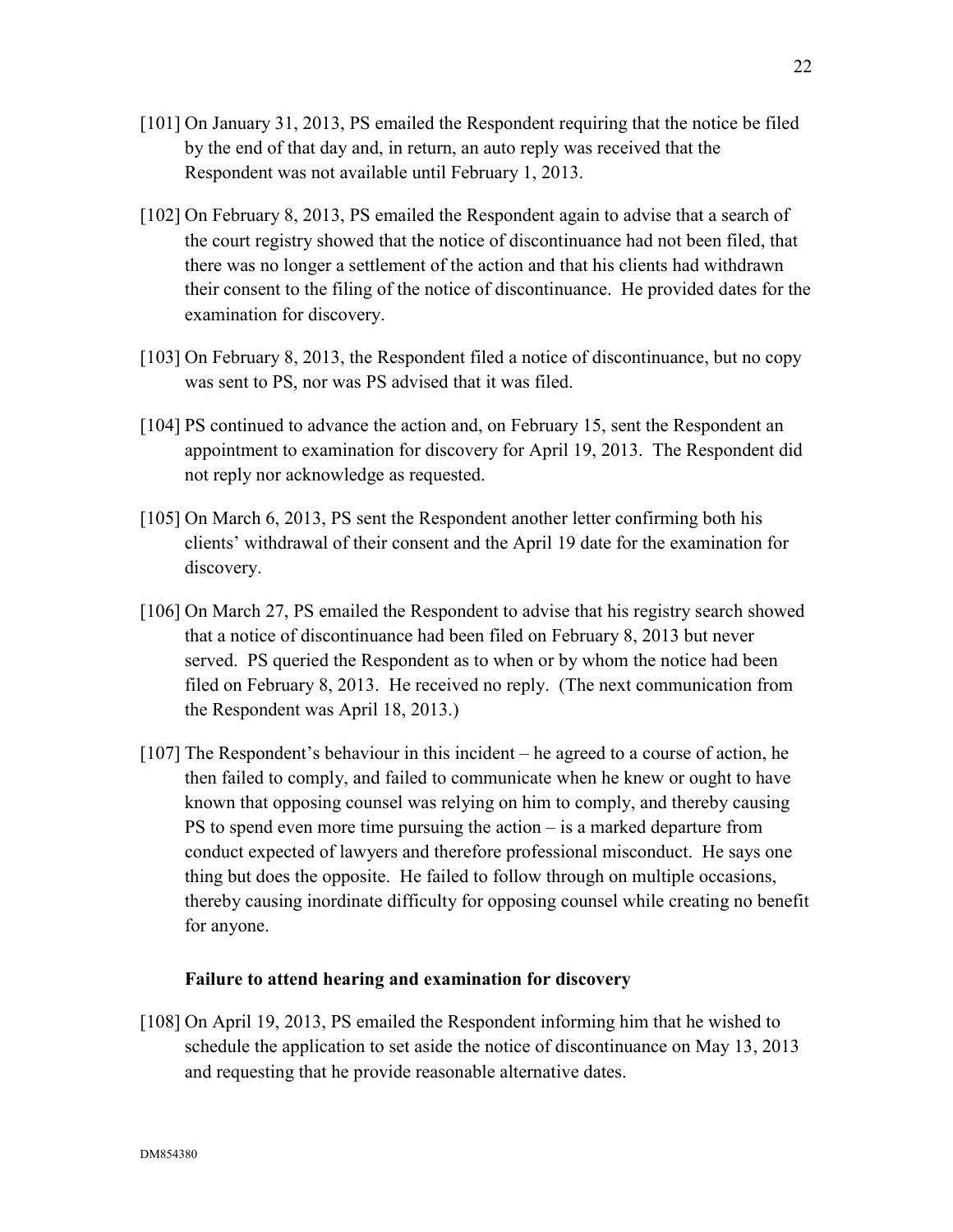- [109] The Respondent's reply, on April 22, directed that all further correspondence be by letter. No dates were provided.
- [110] On April 23, 2013, PS sent the Respondent the notice of application now returnable for May 27, 2013. The Respondent did not reply or acknowledge.
- [111] On May 13, PS sent a letter to the Respondent, referencing his earlier correspondence and the lack of a reply from the Respondent and confirming the May 27 hearing date.
- [112] On May 21, the Respondent sent PS a letter advising that he was commencing a five-day trial as of May 27, 2013 and telling PS not to set dates unilaterally.
- [113] On May 23, PS sent alternative dates to the Respondent, and on May 24, the Respondent emailed saying the proposed date of July 19 was "amenable."
- [114] On July 17, the Respondent filed his response to the application to set aside the notice.
- [115] On July 19, PS attended before Master Baker alone. The court set aside the notice of discontinuance. In its reasons for awarding special costs, the court commented on the Respondent's actions to date:

Given all the circumstances leading up to today's application the position taken by the plaintiff, based on the evidence before me, has certainly been high-handed and unreasonable. Mr. McLean's failure to appear today or to explain his absence and to put the counsel for the defendants to the cost of preparing for what he anticipated to be a two hour contested application, in my view, is the sort of conduct which the Court ought to condemn by an award of special costs.

- [116] An order of special costs was made in the amount of \$1,800, payable forthwith.
- [117] No explanation was provided by the Respondent to either the court or to PS before or after the hearing as to why he failed to attend.
- [118] On July 19, PS sent the Respondent a copy of the entered order of July 19, 2013 requiring payment of costs of \$1,800 forthwith, and offered to settle the matter or to set the examination for discovery for August 1, 2013, or on an alternative date. A copy of the appointment for August 1 was enclosed. The Respondent did not reply or acknowledge.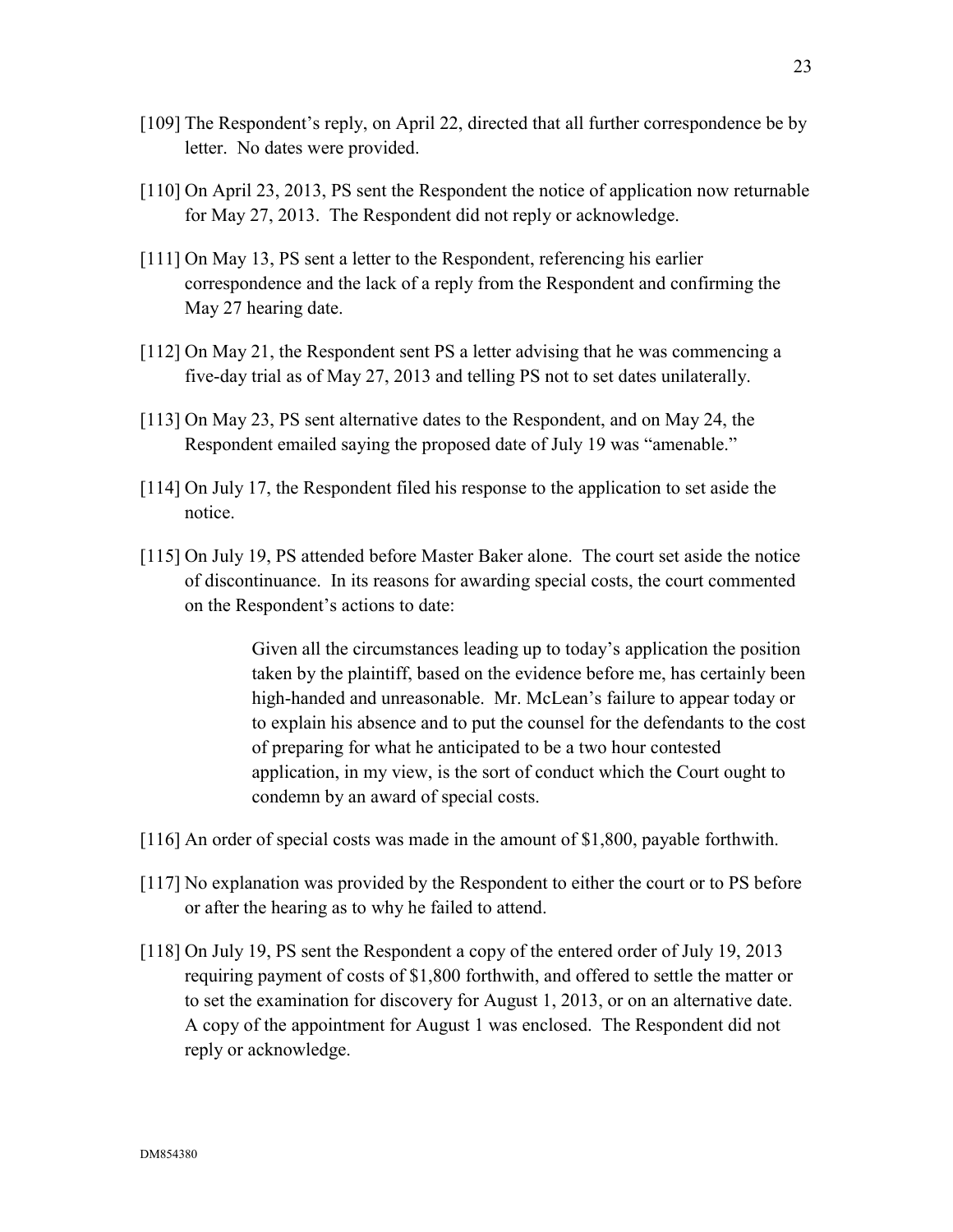- [119] On July 29, PS wrote again, reminding the Respondent of his obligation to pay the costs forthwith, confirming the date of August 1, 2013 and advising of his lack of response as to alternative dates.
- [120] During the late evening of July 31, hours before the scheduled examination for discovery, the Respondent replied by fax that he had read the July 29 letter on July 30, and that he would be away from the office until mid-week. He also reminded PS not to send any correspondence by email so "please do not expect me to ready [sic] any of your email correspondence."
- [121] At 9:23 pm, PS emailed the Respondent confirming his letters of July 19, and 29, confirming the August 1 date, and the lack of response by the Respondent to provide alternate dates. The Respondent did not attend the discovery and PS had the non-appearance certified. While he may have given "notice" it was completely inadequate and self-serving.
- [122] The Respondent's conduct in failing to attend the hearing and examination for discovery without reasonable notice or any explanation is a marked departure from expected conduct and amounts to professional misconduct.

## **ALLEGATION 6 – FAILURE TO ATTEND COURT APPEARANCES**

- [123] The Law Society seeks an adverse determination of this allegation of six instances of failure to attend a hearing or comply with a direction of the court. We have reviewed each of the incidents below:
	- (a) On or about January 10, 2014, the Respondent failed to attend a scheduled hearing that he had agreed was peremptory on him, without justifiable excuse;

We find this is not made out. While the hearing was peremptory on the Respondent, he advised PS in three emails on January 10 between 12:07 am and 9:15 am that he was "ill and would not be able to attend court on January 10, 2014 and to please advise the court"; PS did so.

(b) On January 21, 2014, the Respondent failed to attend a scheduled hearing that was peremptory on him, without justifiable excuse;

We find this aspect of the allegation is not made out; the Respondent emailed PS on January 21, at 4:05 am, advising that he was "extremely sick and would be away for the foreseeable future."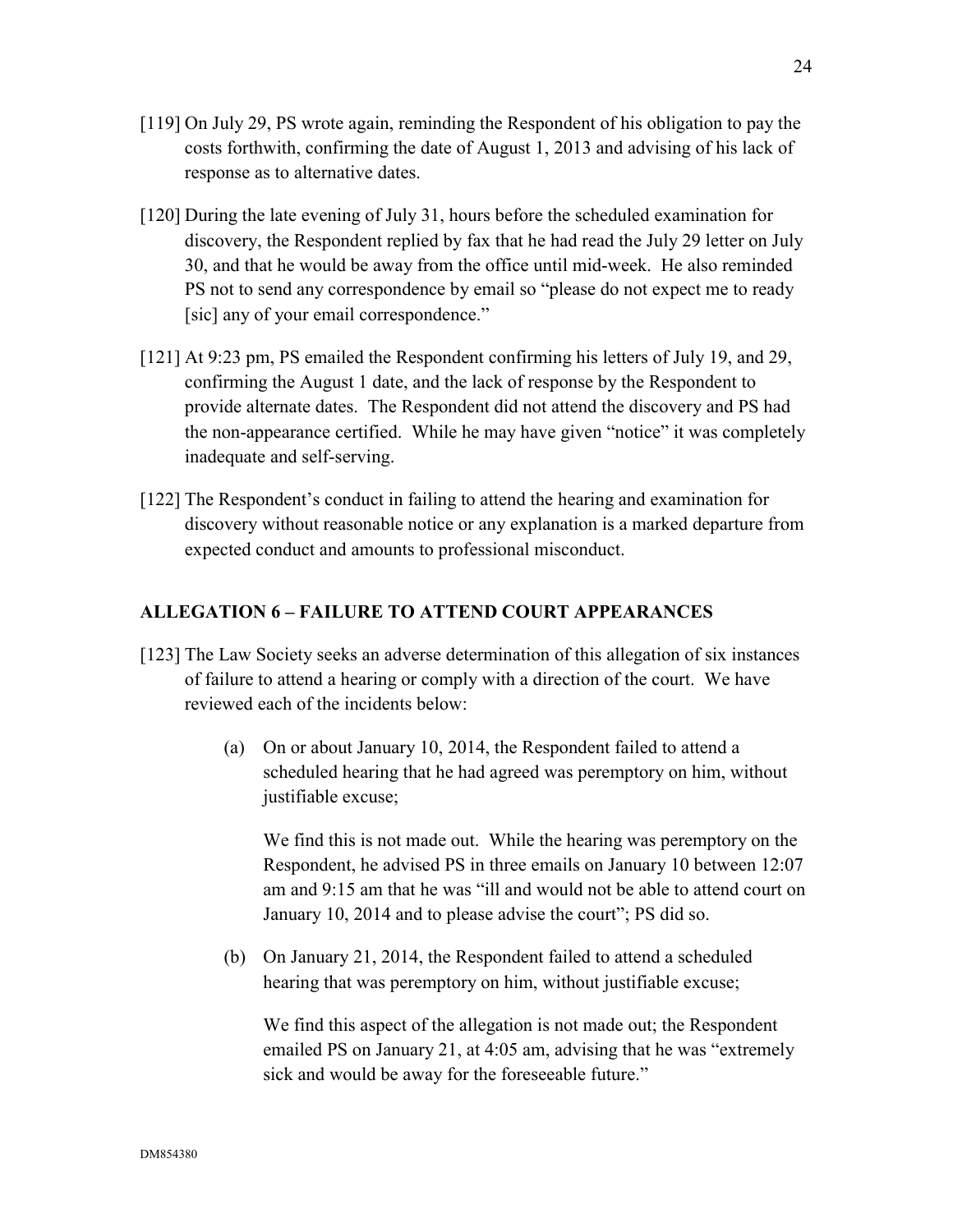PS subsequently advised him by email that the court had adjourned the matter to 4 pm on February 21, peremptory on the Respondent and had ordered that he file doctors' letters by 4 pm on February 14 as to his health on January 10 and 21, 2014.

(c) On February 14, 2014, the Respondent failed to comply with a direction of the court to file doctors' letters relating to his failure to attend hearings scheduled for January 10 and January 21, 2014;

We find that this aspect is made out. The Respondent knew or ought to have known that, in the context of his six requests for adjournments between October 7, 2013 and January 21, 2014, it was imperative that he respond to this request by the court. He did not alert the court to any difficulties he would have responding to it. He failed to respond to it, and he failed to acknowledge his lack of response.

(d) On February 21, 2014, the Respondent failed to attend a scheduled hearing that was peremptory on him, without justifiable excuse;

We find this aspect is made out. The Respondent knew or ought to have known that, in the context of having failed to attend on court on two previous occasions that were peremptory on him, and having failed to file letters as directed by February 14, he had an overriding obligation to attend this peremptory court appearance on February 21, 2014. Advising counsel by email at 12:27 and 1:13 pm that his computer crash prevented him from *speaking* to the matter that day is not a justifiable excuse for failing to *attend* a peremptory court appearance.

(e) On or about March 19, 2014, the Respondent failed to comply with a direction to provide information in support of his email to the trial coordinator that he had a scheduling conflict on March 21, 2014, including information regarding the case he was involved in, the name of the judge and the courtroom;

We find this aspect is made out. The Respondent knew or ought to have known, in the context of his failures to attend court appearances peremptory on him, and failure to respond to court direction to provide information, that there was an overriding obligation to respond. He did not alert the court to any difficulties he anticipated in responding, he failed to respond, and he failed to acknowledge his lack of response.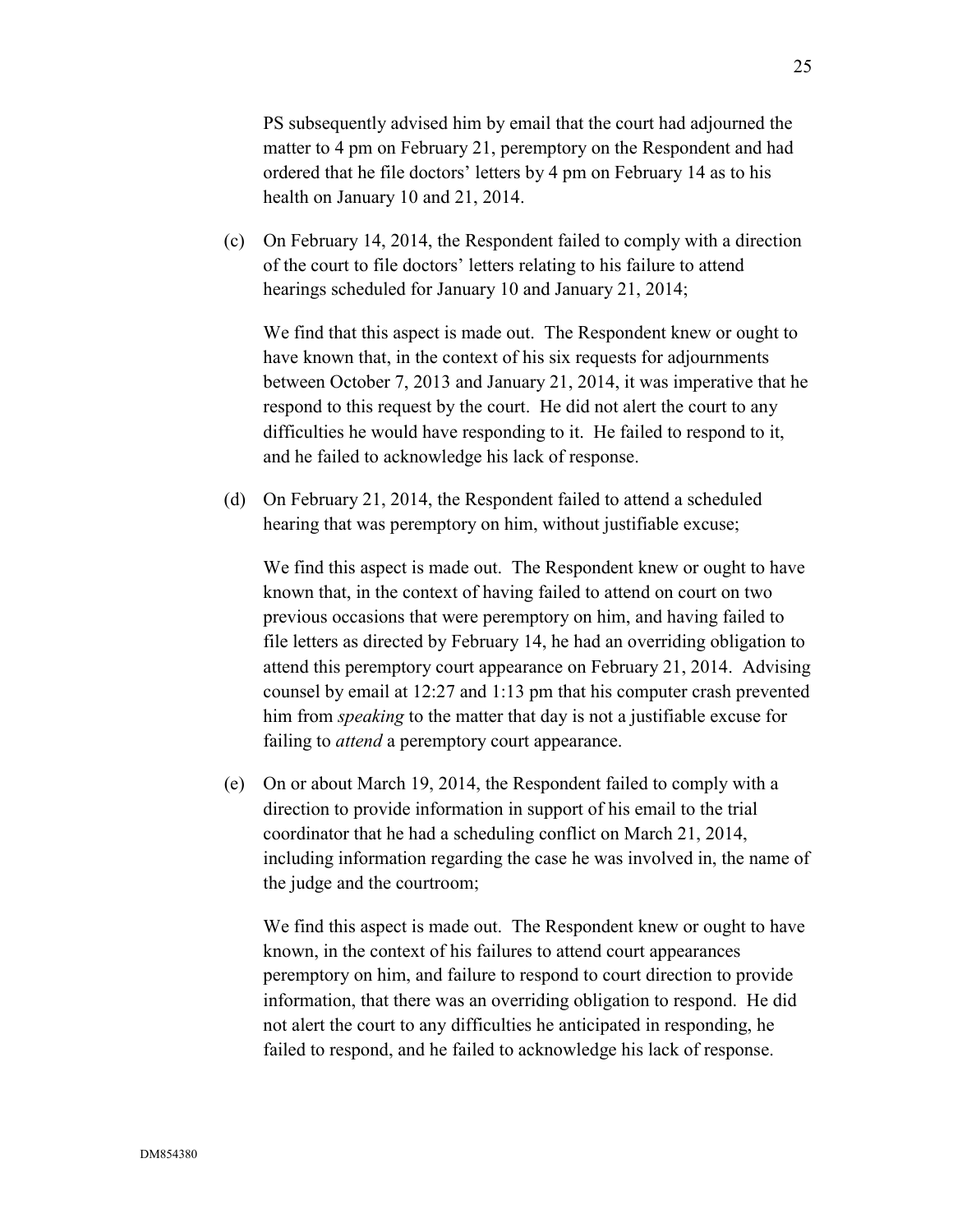(f) On or about March 21, 2014, the Respondent failed to attend a scheduled hearing without notice or justification;

We find this aspect is not made out. The Respondent was advised by email on March 12, 2014 of the hearing date of March 21, 2014. On March 19 (Wednesday), he emailed Supreme Court scheduling to advise that he was in trial and he would be unable to speak to the matter on March 21, 2014 (Friday), due to a scheduling conflict. We find that he did provide notice of his intention not to attend the hearing scheduled for March 21, 2014.

- [124] We find that the conduct above, as set out in  $(c)$ ,  $(d)$ , and  $(e)$ , of failing to attend a court appearance peremptory on him (following six adjournments granted to him), and failing to comply with court direction to provide information to the court in support of his requests for further adjournments, meets the test of professional misconduct. The fact that it was his personal litigation does not absolve him of his obligations to the court as a lawyer.
- [125] That a lawyer has a fundamental, overriding responsibility to attend scheduled court appearances does not require any specialized knowledge of substantive law. In addition, failure to attend a peremptory court appearance and failure to respond to court direction in the manner noted above, connotes a complete lack of respect for the court. We find this aspect is particularly deserving of sanction and is a marked departure from the standard expected of lawyers.
- [126] The case of *Law Society of BC v. Lessing*, 2013 LSBC 29, states at paras. 118 and  $121$

As to the breaches of the court orders and contempt finding, it is the particular duty of the Law Society to uphold and protect the public interest in the administration of justice by ensuring the independence, integrity, honour and competence of lawyers; *Legal Profession Act*, s. 3(b). A lawyer's failure to abide by court orders and being found in contempt cuts very close to the bone and requires a strong response.

...

… Many lawyers have spent considerable time trying to convince clients to obey court orders. It sends a very bad signal to the public to have lawyers disobey court orders and the same lawyers finding themselves in contempt of court. It looks like the legal profession is speaking in two different directions. Therefore, this Review Panel finds that lawyers who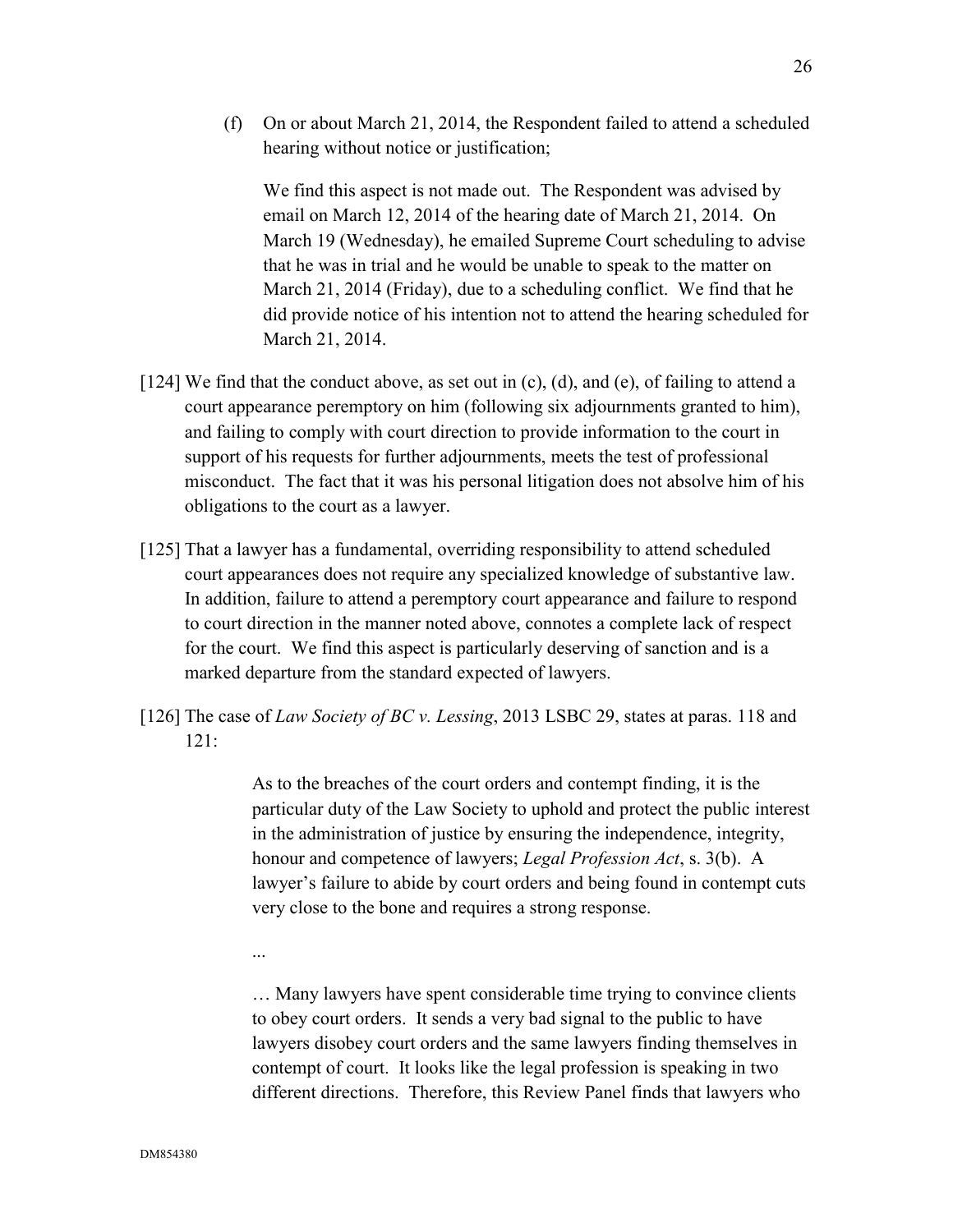breach court orders and lawyers who find themselves in contempt should face severe sanctions.

## **ALLEGATION 7 - REPRESENTATION TO THE COURT**

- [127] The citation alleges that the Respondent sent an email to Supreme Court's manager of trial scheduling in which he represented that he was unable to attend a scheduled hearing as he was "currently in trial on the Island" and he would "not be able to speak to the matter on Friday due to a scheduling conflict," when he knew that this representation was not true or, in the alternative, when he had created the scheduling conflict after the hearing had been scheduled, contrary to Rule 2.1-2(a) of the *Code of Professional Conduct for British Columbia*.
- [128] The facts of this allegation are troubling.
- [129] At 9:51 am and at 3:03 pm on March 12, 2014, the Respondent was advised of the scheduled hearing date of March 21, 2014.
- [130] At 7:45 pm on March 12, 2014, the Respondent emailed lawyer DW suggesting a meeting on an unrelated matter on Friday March 21, 2014. DW agreed.
- [131] On March 17, 2014, the Respondent emailed DW to suggest that they meet either at 3 pm or at 4 pm on March 21, 2014. DW confirmed that 4 pm on March 21 would be suitable.
- [132] On March 19, 2014, the Respondent emailed Supreme Court scheduling that he was "currently in trial on the Island and … not able to speak to the matter on Friday (March 21) due to a scheduling conflict."
- [133] The Law Society seeks an adverse determination of professional misconduct for misleading the court as to his availability for the hearing.
- [134] Two concerns arise the Respondent's creation of the scheduling conflict in the face of his pending court commitment on March 21, and further, his adjournment request of the March 21 hearing based on his assertion that he was "in trial on the Island" and had a scheduling conflict.
- [135] First, we find that the Respondent knew that the hearing was scheduled for March 21; he had agreed to that date and had been notified of that date. He knew or ought to have known that scheduling the meeting at 4 pm on March 21 would necessarily conflict with his obligation to attend court on the same date at the same time. We find that scheduling the client matter at 4 pm on March 21, 2014 was a deliberate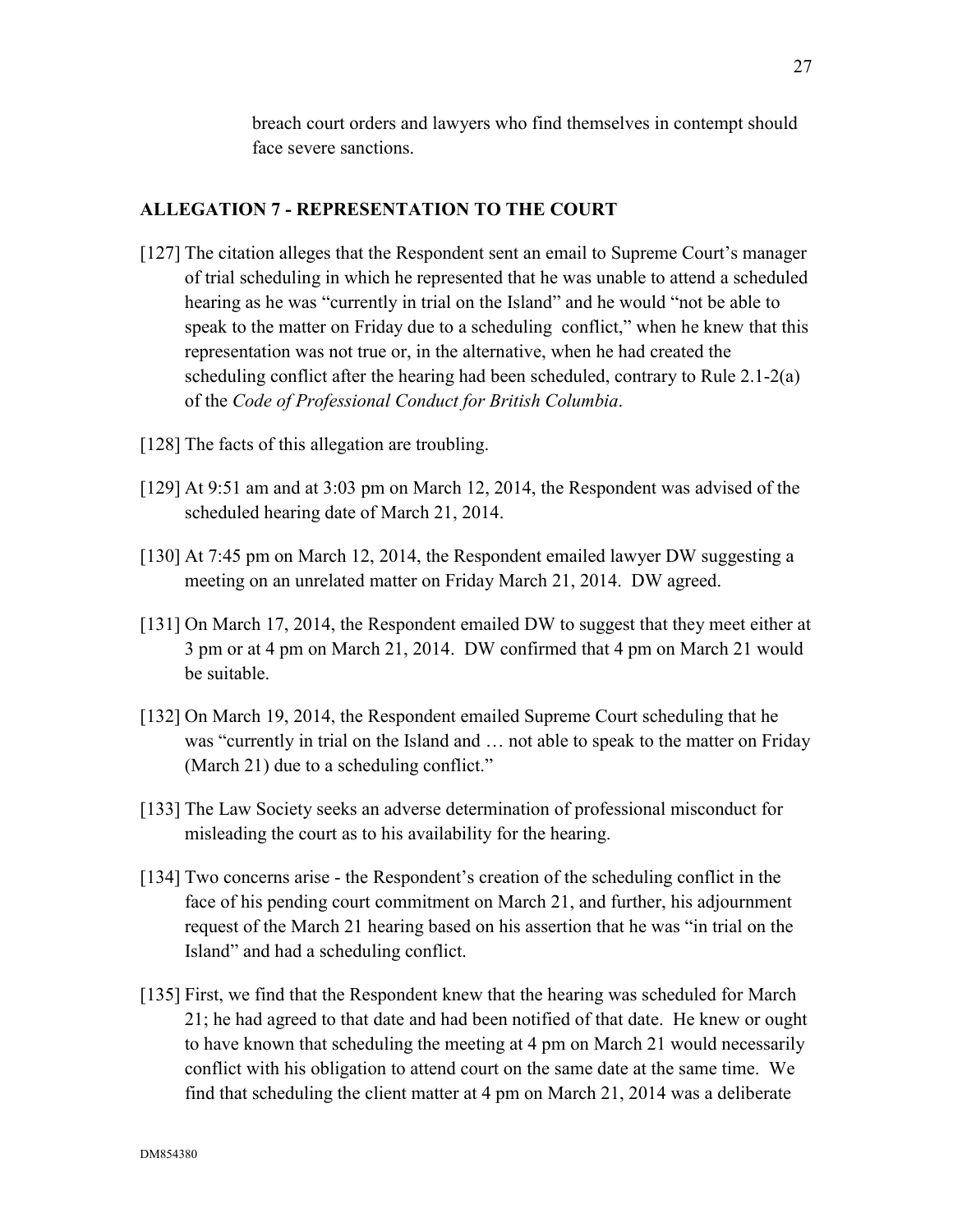act on his part with the intended consequence that he would have to seek an adjournment of the court date.

- [136] Secondly, he knew or ought to have known that his adjournment request of the court based on his "trial schedule and his scheduling conflict" would lead the court to believe that his trial schedule created the conflict. That is exactly what happened as evidenced by the court's request for the name of the case, name of the judge and the courtroom of his trial. His subsequent failure to respond and correct the court's misunderstanding was evidence that he intended that the court remain in its state of misapprehension.
- [137] Neither act –creating the scheduling conflict, or telling the court that he had a scheduling conflict and then leaving the court with that misunderstanding – is acceptable conduct for a lawyer. Both are marked departures from the standard expected of lawyers. Both acts meet the test of professional misconduct.

## **ALLEGATIONS 8 – CONDUCT IN RELATION TO THE LAW SOCIETY**

- [138] Allegation 8 says that the Respondent failed to notify the Executive Director of the Law Society in writing of the circumstances of the following unsatisfied monetary judgments against him and his proposal for satisfying such judgments, contrary to Rule 3-44 of the Law Society Rules:
	- (a) an order made July 19, 2013 in British Columbia Supreme Court for special costs in the amount of \$1,800 payable forthwith;
	- (b) a Certificate of Costs filed May 9, 2014 in the amount of \$27,400.

[139] Rule 3-44 provides as follows:

#### **Failure to satisfy judgment**

- **3-44**(1) A lawyer against whom a monetary judgment is entered and who does not satisfy the judgment within 7 days after the date of entry must immediately notify the Executive Director in writing of
	- (a) the circumstances of the judgment, including whether the judgment creditor is a client or former client of the lawyer, and
	- (b) his or her proposal for satisfying the judgment.
	- (2) Monetary judgments referred to in subrule (1) include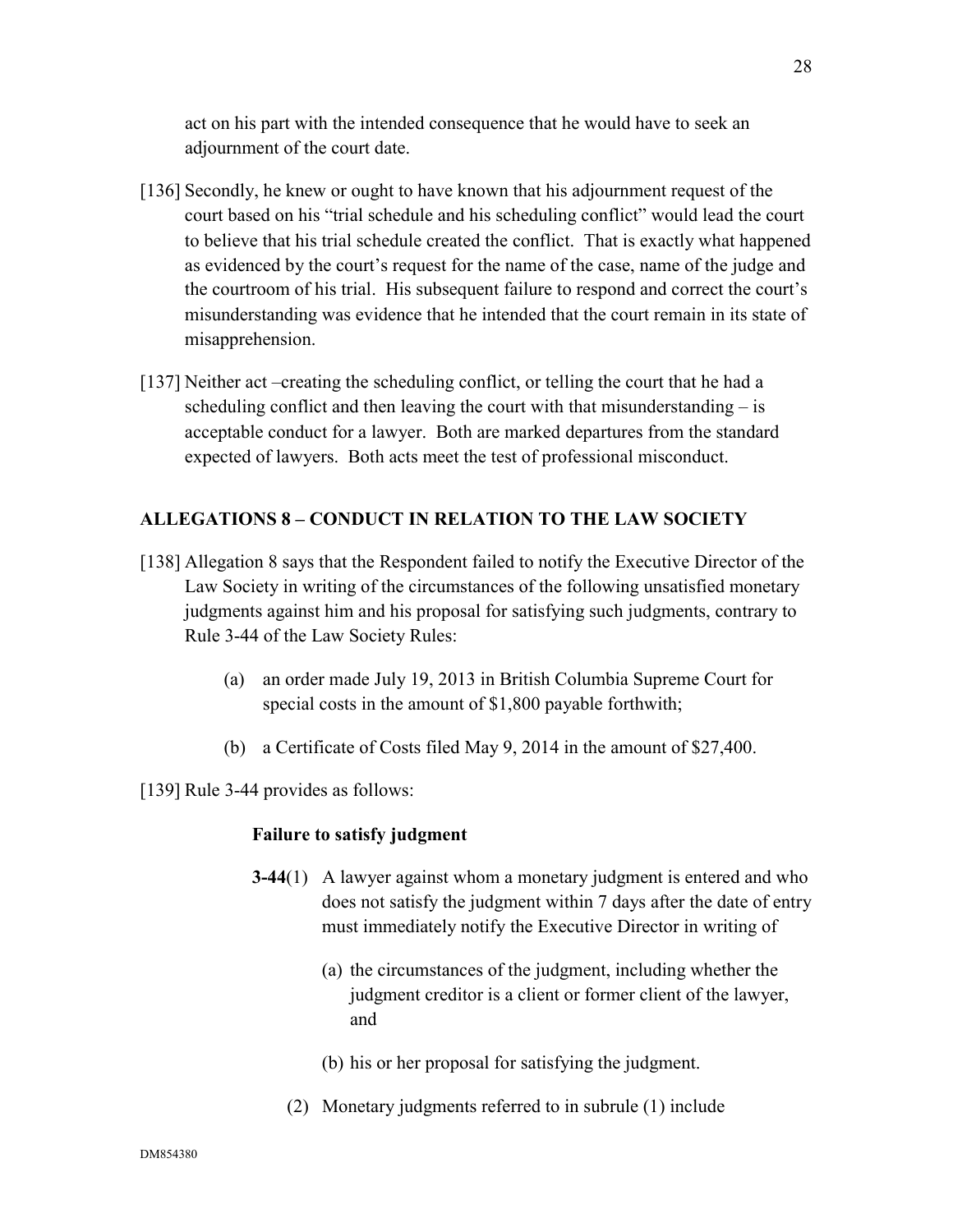- (a) an order nisi of foreclosure,
- (b) any certificate, final order or other requirement under a statute that requires payment of money to any party,
- (c) a garnishment order under the *Income Tax Act (Canada)* if a lawyer is the tax debtor, and
- (d) a judgment of any kind against an MDP in which the lawyer has an ownership interest.
- (3) Subrule (1) applies whether or not any party has commenced an appeal from the judgment.
- (4) If a lawyer fails to deliver a proposal under subrule  $(1)(b)$  that is adequate in the discretion of the Executive Director, the Executive Director may refer the matter to the Discipline Committee or the Chair of the Discipline Committee.
- [140] In *Law Society of BC v. Welder*, 2002 LSBC 4, the lawyer was found to be in breach of Rule 3-44, even in light of his evidence that he was unaware of the existence of the rule at the time he breached it.
- [141] In *Law Society of BC v. Welder*, 2012 LSBC 18, the hearing panel held that the obligation to notify the Law Society of an unsatisfied monetary judgment under Rule 3-44 is part of a lawyer's professional responsibility. In that case, the panel found that a lawyer's failure to immediately report unsatisfied judgments against him and his failure to communicate with the Law Society regarding its inquiries about how he proposed to satisfy judgments against the lawyer that the Law Society knew about, constituted professional misconduct.
- [142] The Law Society seeks an adverse determination, submitting that the Respondent knew of his obligation to notify the Executive Director of unsatisfied judgments and how he proposed to satisfy them. Given this deliberate failure, his misconduct is elevated from a breach to professional misconduct.
- [143] On May 24, 2013, the Respondent confirmed the scheduled hearing date of July 19, 2013.
- [144] The Respondent failed to attend on July 19 and, as noted above, he did not advise counsel or the court that he would not be attending. When provided with the entered order of costs in the amount of \$1,800, payable forthwith, he did not acknowledge or reply.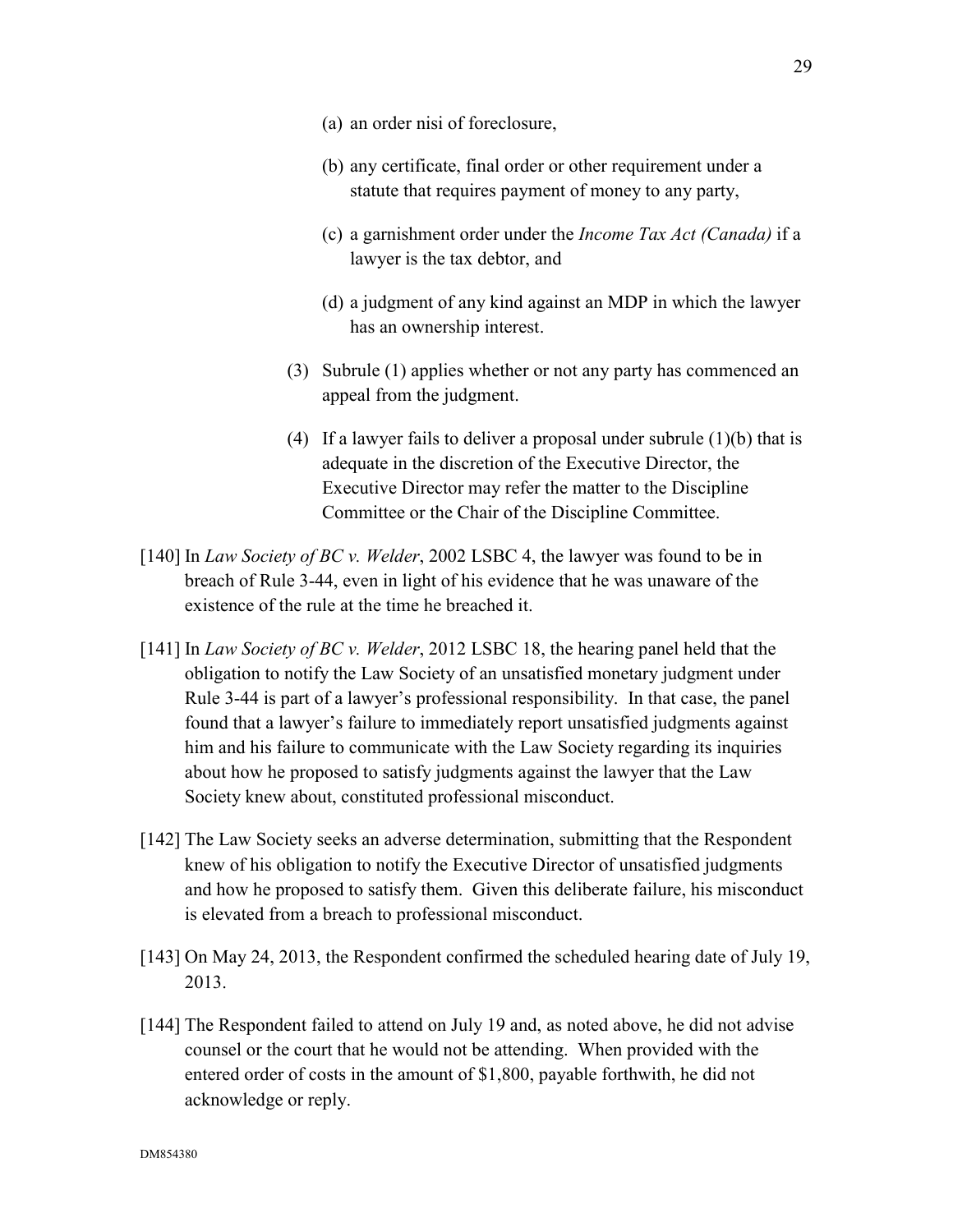- [145] The Respondent did not satisfy the order for costs forthwith, or within 7 days, and he did not inform the Executive Director of the entered order for costs or his proposal for satisfying it as required by Rule 3-44.
- [146] On August 26, 2013, the Law Society wrote to the Respondent, asking him to advise if the monetary judgment had been paid and, if not, what arrangements he had made to do so. His attention was drawn to Rule 3-44(4).
- [147] The Respondent did not reply by the date requested of September 4, 2013.
- [148] On May 1, 2014, PS notified the Respondent that he had scheduled an assessment of costs hearing before the Registrar for May 8, 2014.
- [149] On May 5, the Respondent emailed PS to advise that he was not available on May 8, 2014. He did not attend, and costs were assessed against him in the amount of \$27,400.
- [150] An entered copy of the Certificate of Costs was sent to him on May 9, 2014. On May 13, 2014, the Respondent emailed PS to advise of his payment proposal.
- [151] The Respondent did not satisfy the Certificate of Costs within 7 days, and he did not immediately notify the Executive Director of the circumstances and his proposal for satisfying it.
- [152] Ultimately, the Respondent paid the full amount of \$27,400 on June 6, 2014.
- [153] We find that the Respondent's failure to notify the Executive Director and to provide a payment proposal of the July 19, 2013 entered order was a breach of the Rules.
- [154] However, his failure to report the Certificate of Costs, entered on May 9, 2014, particularly in light of the Law Society letter to him of August 26, 2013, elevates this conduct from a breach of Rule 3-44 to professional misconduct.

## **ALLEGATION 9 – OFFER TO SETTLE IN RETURN FOR WITHDRAWAL OF COMPLAINT**

[155] Allegation 9 sets out that, in or around August 2012, the Respondent attempted to resolve a complaint to the Law Society made by JK on or about June 28, 2012 by offering to settle an action commenced by the Respondent, on the condition that, among others, he withdraw his complaint, contrary to Chapter 2, Rule 1, or Chapter 13, Rule 3(c) of the *Professional Conduct Handbook* then in force.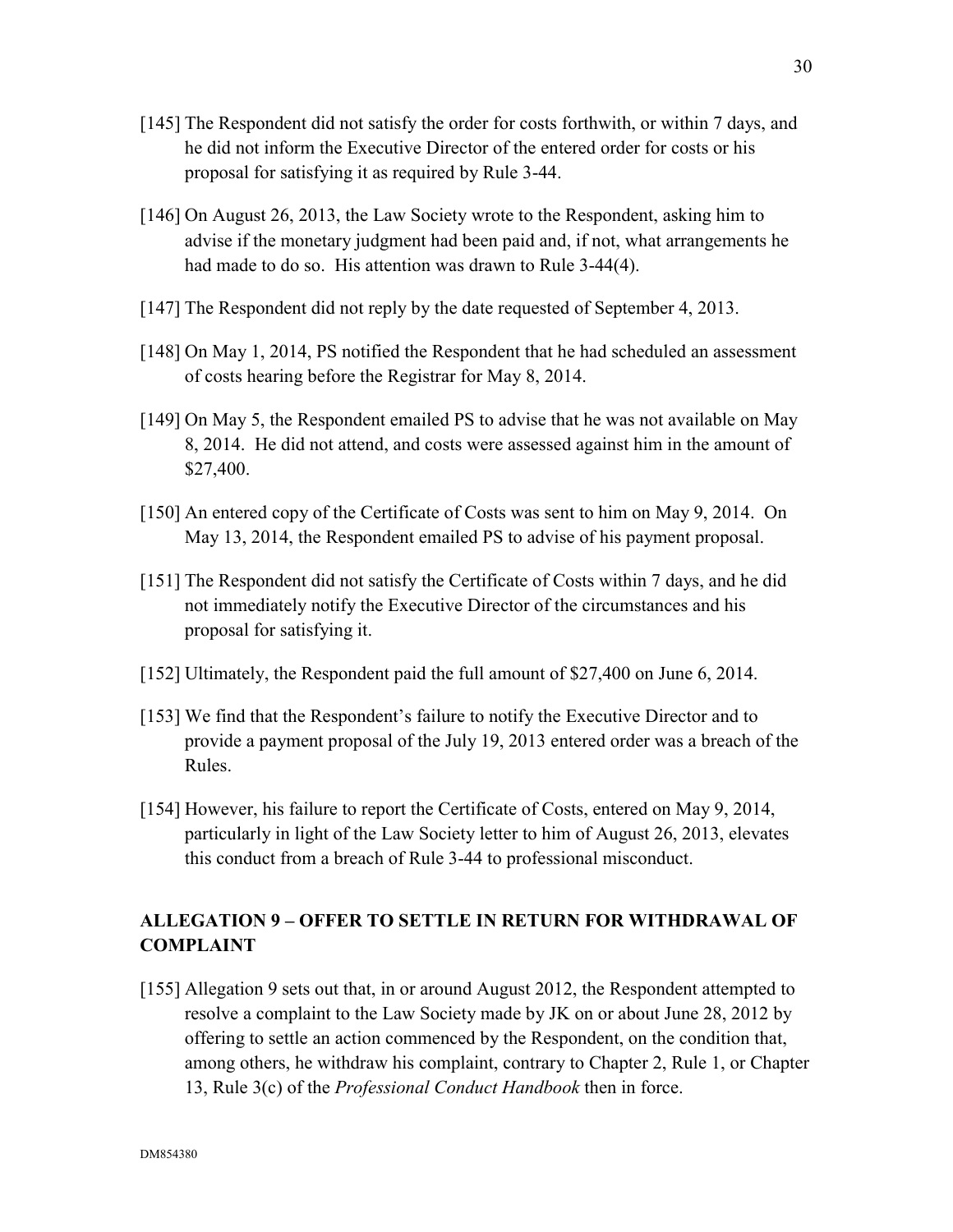- [156] Chapter 2, Rule 1 of the *Professional Conduct Handbook* prohibits a lawyer from engaging in questionable conduct that casts doubt on his professional integrity or reflects adversely on the integrity of the legal profession or the administration of justice.
- [157] Chapter 13, Rule 3(c) of the *Professional Conduct Handbook* prohibits a lawyer from improperly obstructing or delaying Law Society investigations, audits and inquiries.
- [158] The Law Society submits that, in considering whether the Respondent's conduct is a marked departure from that conduct the Law Society expects of lawyers, the provisions of the *Professional Conduct Handbook* are relevant because they articulate the standards against which the Respondent's conduct is to be measured.
- [159] An attempt to delay or obstruct a Law Society investigation by negotiating the withdrawal of a complaint has been found to constitute professional misconduct: see *Law Society of BC v. Batchelor*, 2013 LSBC 09; *Law Society of BC v. Carten*, 1999 LSBC 40; and *Law Society of BC v. Gerbrandt*, [1993] LSDD No. 190.
- [160] In *Batchelor*, the panel found that the lawyer had committed professional misconduct in attempting to resolve the complaint made by his client to the Law Society by preparing and entering into a written agreement with her, the terms of which included that he would pay her \$11,000 and she would withdraw the complaint. The panel stated at paras. 44-45:

 One of the functions undertaken by the Law Society as regulator is the investigation of complaints and the determination of the appropriate outcome that should flow from that investigation process. The investigation of complaints and the appropriate treatment of them are at the core of the Law Society's work in the fulfillment of its regulatory function (see *Law Society of BC v. Luk*, 2005 LSBC 44 at paragraphs [18] and [19]).

 Any attempt to undermine the Law Society's ability to regulate the profession should be strongly discouraged. A clear message should be sent to the legal profession that there will be no tolerance of lawyers attempting to undermine the Law Society's investigation of complaints by negotiating a withdrawal of the complaint.

[161] The Law Society submits that an adverse determination of professional misconduct is appropriate.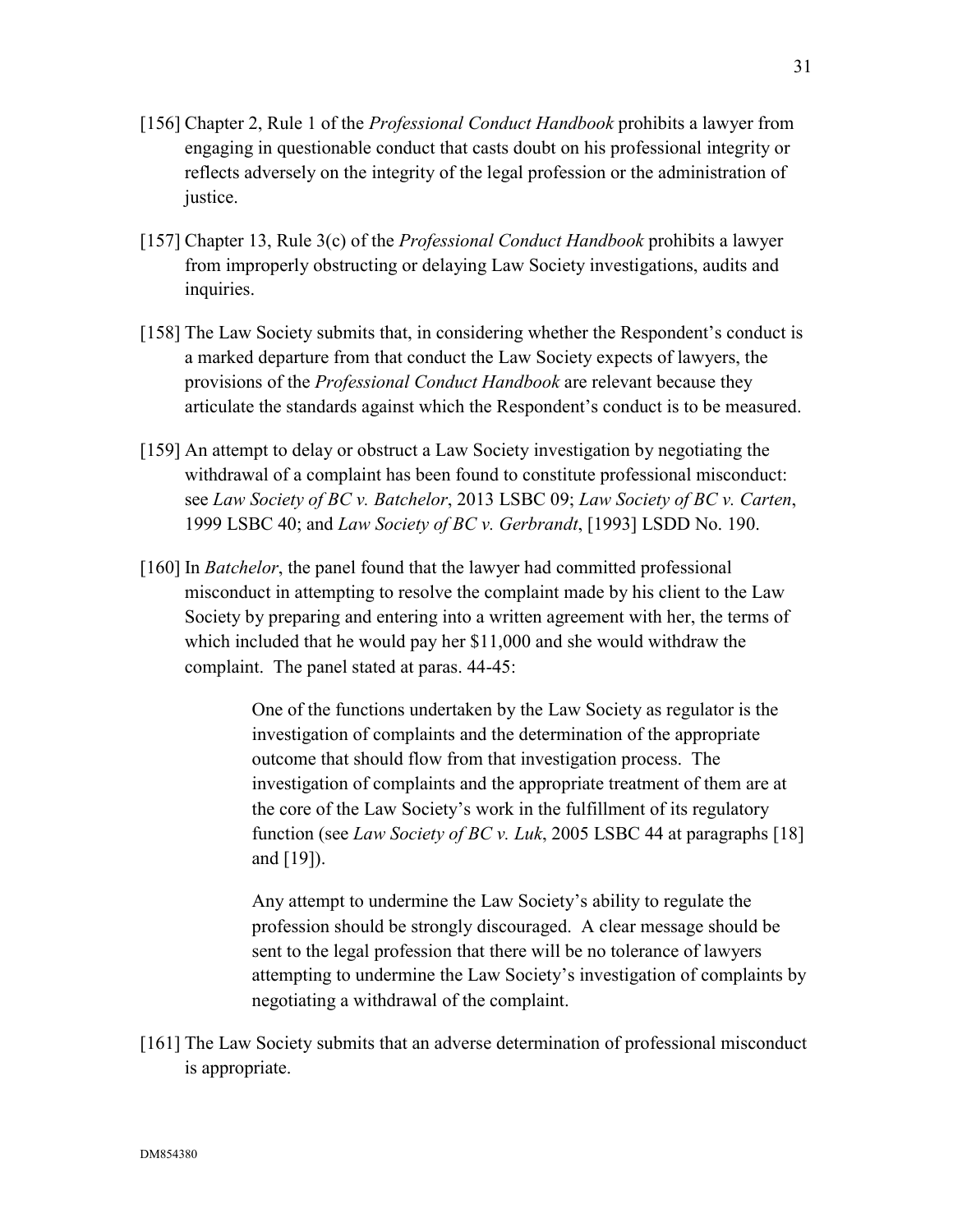- [162] In March 2012, while discussing settlement of the defamation action with PS, the Respondent asked whether JK still intended to report the Respondent to the Law Society. PS advised him that it was highly inappropriate to address that issue in the context of settlement negotiations.
- [163] On July 6, 2012, the Respondent was advised that JK had made a complaint to the Law Society.
- [164] On July 23, 2012, the Respondent commenced an action against JK in the Supreme Court of British Columbia.
- [165] On August 23, 2012, the Respondent offered to settle the above action provided JK "formally request that the Law Society discontinues its investigation."
- [166] We find that this action is a breach of Chapter 13, Rule 3(c). We agree that the Respondent's action of including the withdrawal of the complaint as a term of settlement would effectively forestall the Law Society investigation.
- [167] Previous cases have found that attempts to negotiate a withdrawal of a complaint to constitute professional misconduct. We agree that the Respondent's action meets the test of professional misconduct.

# **ALLEGATION 10 – FAILURE TO RESPOND TO COMMUNICATIONS FROM THE LAW SOCIETY**

- [168] Allegation 10 sets out that the Respondent failed to provide a full and substantive response promptly or at all to communications from the Law Society concerning its investigation of a complaint, contrary to Rule 7.1-1 of the *Code of Professional Conduct for British Columbia*. In particular, the Respondent failed to respond to one or more of letters dated June 25, July 23 and July 30, 2014.
- [169] Rule 7.1-1 of the *BC Code* requires a lawyer to, among other things, reply promptly and completely to any communication from the Law Society, provide documents as required by the Law Society and cooperate with Law Society investigations involving the lawyer.
- [170] Law Society Rule 3-5(6) requires a lawyer to cooperate fully in an investigation by all available means. This includes, but is not limited to, responding fully and substantively, in the form specified by the Executive Director to the complaint and to all requests made by the Executive Director in the course of an investigation.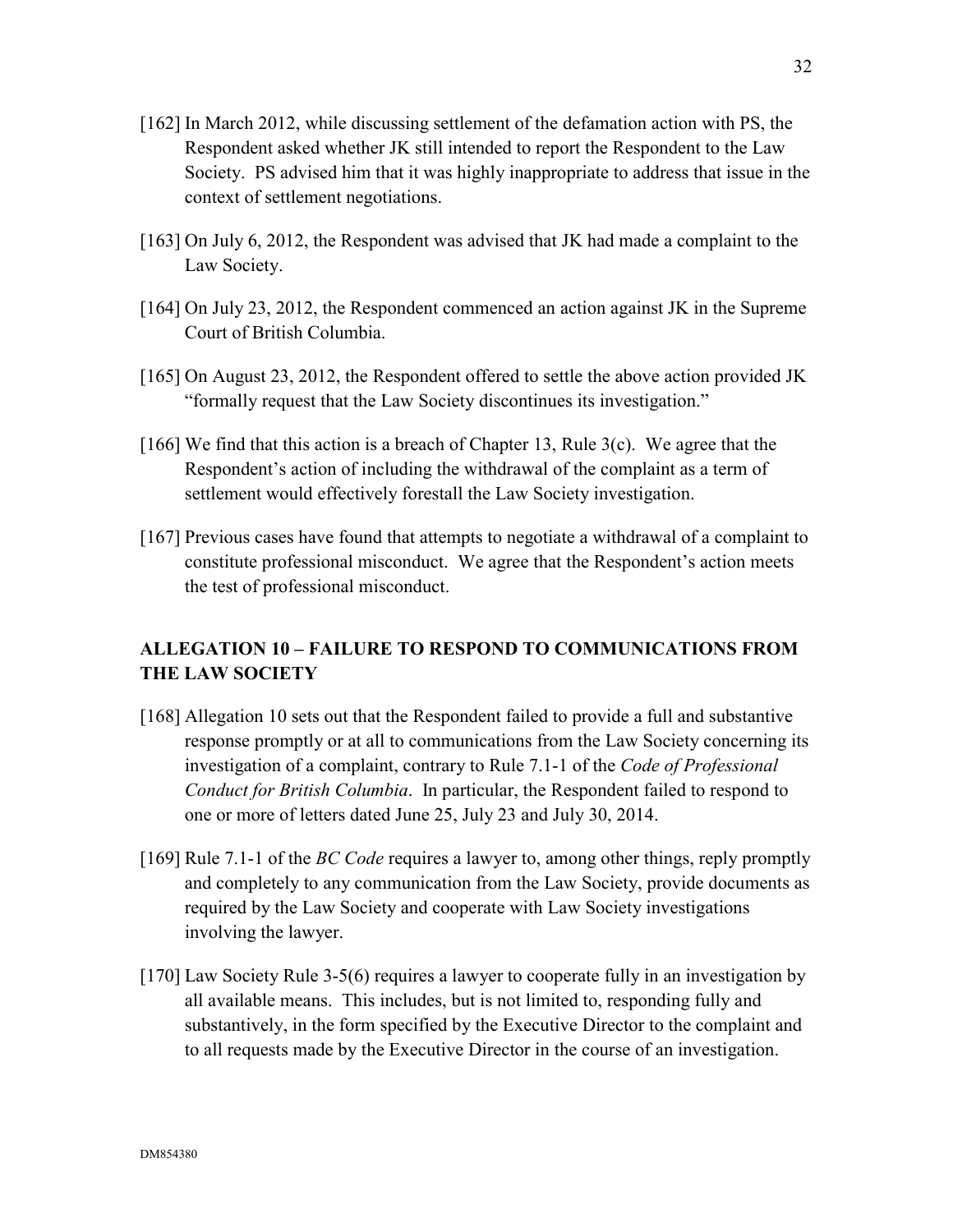[171] The case law is clear that the obligation to respond to the Law Society is of fundamental importance because a lawyer's failure to respond impairs the Law Society's ability to govern lawyers effectively. In *Law Society of BC v. Dobbin,*  1999 LSBC 27*,* at para. 20, the majority of the Benchers on review stated that:

> The duty to reply to communications from the Law Society … is a cornerstone of our independent, self-governing profession. If the Law Society cannot count on *prompt, candid*, *and complete replies* by members to its communications it will be unable to uphold and protect the public interest, which is the Law Society's paramount duty. *The duty to reply to communications from the Law Society is at the heart of the Law Society's regulation of the practice of law and it is essential to the Law Society's mandate to uphold and protect the interests of its members. If members could ignore communications from the Law Society, the profession would not be governed but would be in a state of anarchy.*

[emphasis added]

[172] For this reason, the majority in *Dobbin* held that a failure to respond to the Law Society will always be *prima facie* evidence of professional misconduct. As stated by the Benchers on review at para. 25:

> … unexplained persistent failure to respond to Law Society communications will always be *prima facie* evidence of professional misconduct which throws upon the respondent member a persuasive burden to excuse his or her conduct. The circumstances which led the member to fail to respond are peculiarly within his or her means of knowledge. It cannot be a part of the evidentiary burden of the Law Society to show both that the member persistently failed to respond and the reasons for that failure.

[173] In *Law Society of BC v*. *Marcotte*, 2010 LSBC 18*,* at para. 48, the hearing panel quoted from para. 22 of the hearing panel's decision in *Law Society of BC v*. *Cunningham,* 2007 LSBC 17*,* expressing it this way:

> It is hardly necessary for us to repeat what many panels before us have said, which is that the LSBC cannot satisfactorily discharge its function of over-seeing the conduct of its members unless the members respond as required to LSBC investigations. The same must be said about inquiries concerning member conduct initiated by the [Legal Services Society]. The LSBC must remain vigilant. If members of the public were to come to think that the LSBC pursues its investigations casually, by not requiring